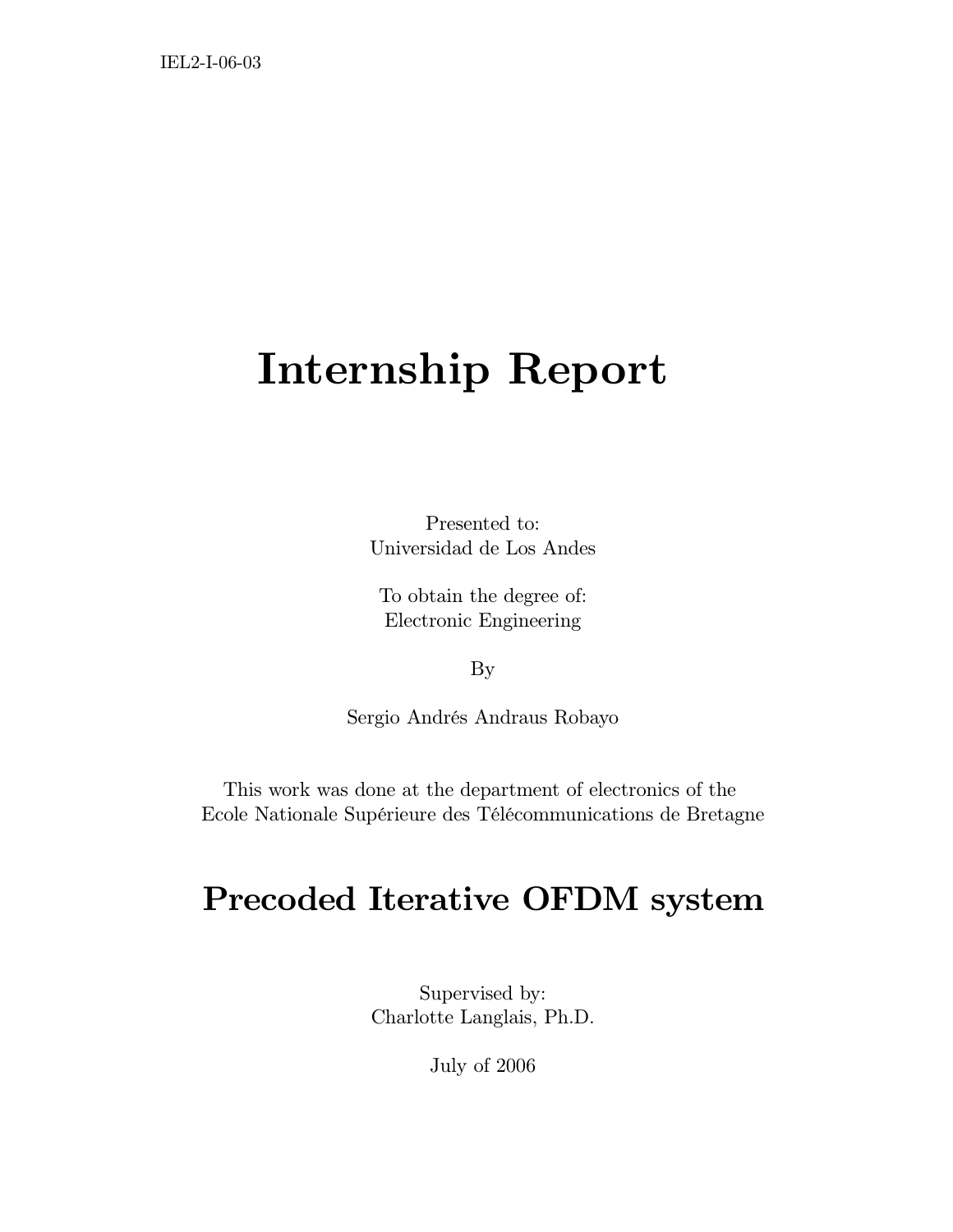## **Acknowledgements**

First and foremost, I wish to thank my supervisor, Dr. Charlotte Langlais, for giving me the opportunity of working at this marvelous institution, for guiding me and giving me so much of her time, and for sharing her knowledge with me. Secondly, I thank Mario Castillo, whose work and effort are the basis of the results obtained during this internship. I wish to thank all of the Department of Electronics at the ENST Bretagne for welcoming me and making me one of their own; more particularly, I would like to express my gratitude to Dr. Claude Berrou, Dr. Sylvie Kerouédan and Dr. Christophe Jégo for their time and kindness, to Catherine Blondé and Bernard L'Hostis for their hard work and assistance and to all of the other members of the department for their company, help and friendship.

I would like to thank the Universidad de Los Andes for allowing me to spend this last semester at the ENST Bretagne through their exchange program. For their help and support during the period before this exchange semester, I wish to thank Yadira Mogollón at the Centro de Trayectoria Profesional and Dr. Néstor Peña at the Electronics Department, for without their help it would have been impossible for me to do this work at the ENST Bretagne.

To all of my family, my girlfriend and my closest friends, I wish to express my gratitude for their patience and inconditional support.

Finally, I want to thank God for guiding me and giving me the strength needed to get this far and the will to go on in the future.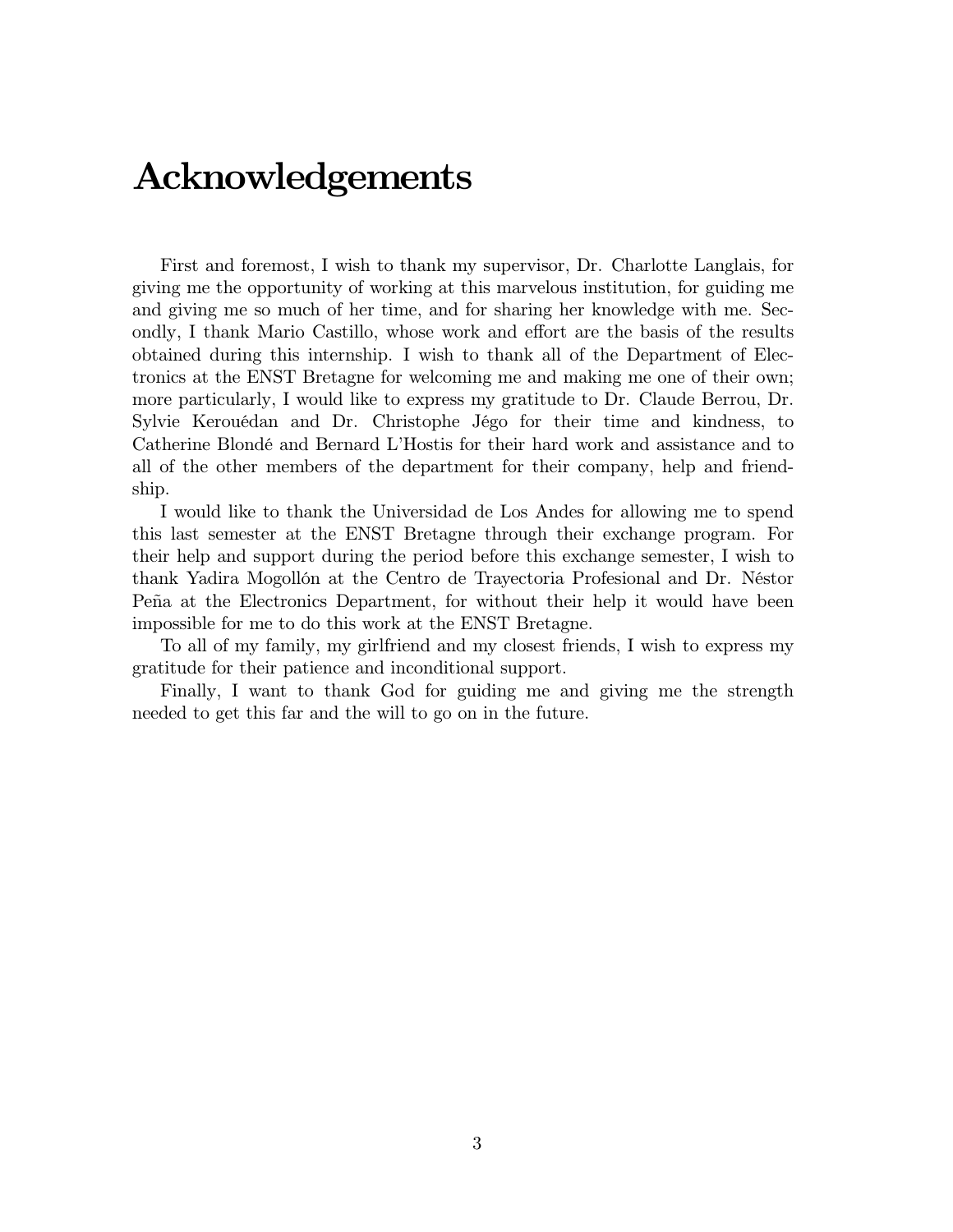# **Table of contents**

| Table of contents $\ldots \ldots \ldots \ldots \ldots \ldots \ldots \ldots \ldots \ldots \ldots \ldots 5$                       |                      |
|---------------------------------------------------------------------------------------------------------------------------------|----------------------|
|                                                                                                                                 | $\overline{7}$       |
|                                                                                                                                 | - 9                  |
| 1 OFDM and the PAPR problem                                                                                                     | 11                   |
| 1.1 Construction of a multiple carrier modulation scheme $\dots \dots \dots$                                                    | 11<br>14             |
|                                                                                                                                 | 17                   |
| 2.1                                                                                                                             | 17<br>19             |
|                                                                                                                                 | 21                   |
| 3.1<br>A revision of the worst case<br>3.2<br>3.3                                                                               | 21<br>22<br>23<br>25 |
| 4 An iterative technique for clipped OFDM signals                                                                               | 27                   |
| 4.1<br>Performance and some modifications<br>4.2<br>A clipped system with iterative treatment of linearly precoded OFDM.<br>4.3 | 28<br>29<br>36<br>38 |
| Conclusions and future work                                                                                                     | 39                   |
|                                                                                                                                 | 41                   |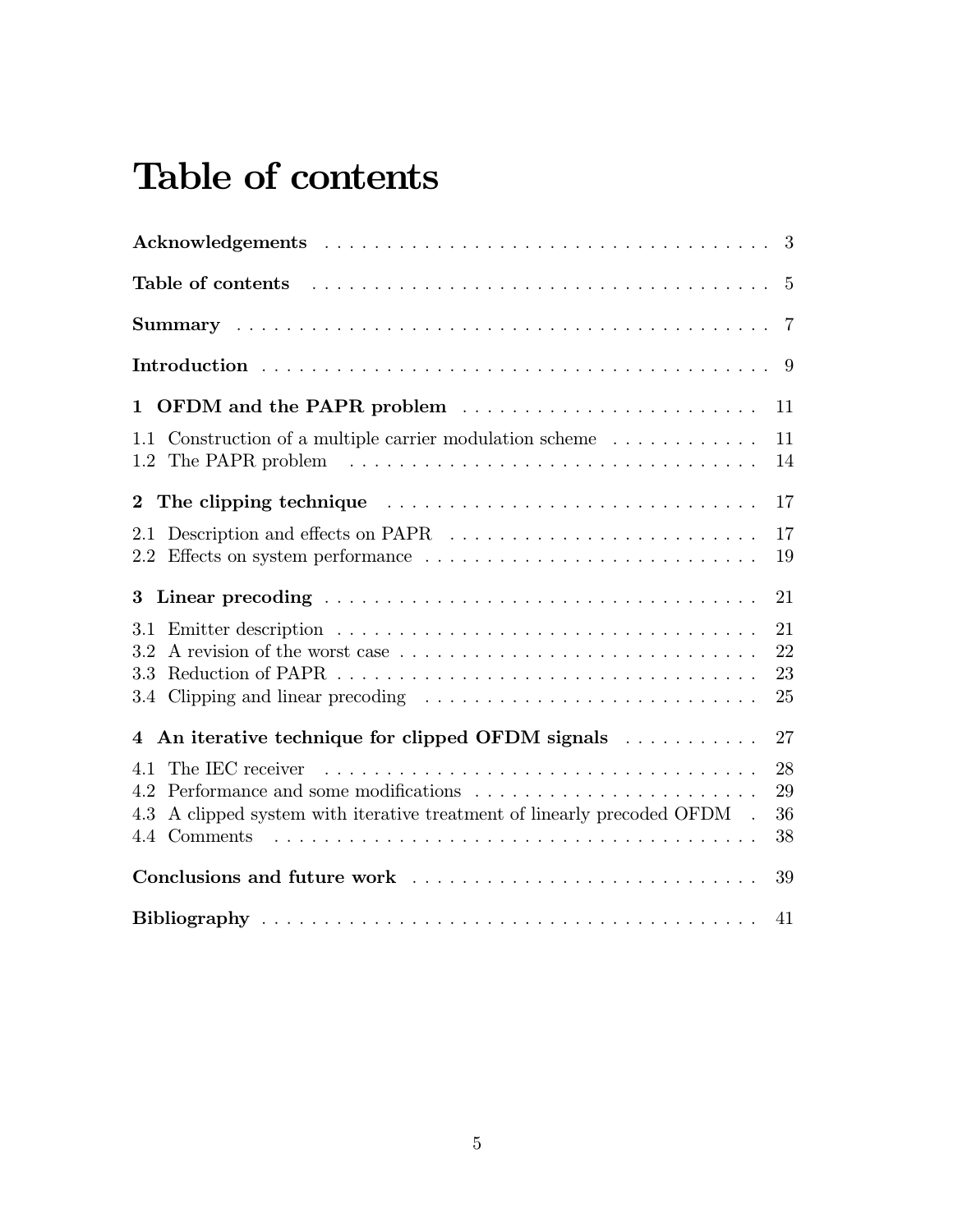# **Summary**

PAPR in OFDM systems is an extensively studied problem that has effects on the power circuitry of emitters and on the maximum power required by them. In this internship report, the PAPR problem is briefly studied along with a pair of techniques that aim to solve it. The first one, signal clipping and filtering, shows a great reduction of PAPR at the expense of system performance. The second one, linear precoding, shows a modest reduction of PAPR while leaving the system performance unchanged over a Gaussian channel. The combination of the two techniques yields a slightly better performance than the one obtained through clipping and filtering alone.

Focusing on the receiver, iterative estimation and cancellation of clipping noise is first implemented on a clipped and filtered OFDM signal, yielding promising results over a Gaussian channel. On the other hand, the performance of a system using an iterative treatment of linear precoding is tested on a clipped OFDM signal, and results showing a fair robustness against the effects of clipping are obtained over a multipath fading Rayleigh channel.

Finally, a new receiver combining these two iterative techniques is proposed as a conclusion of this work, and future testing work on this system is left for future study.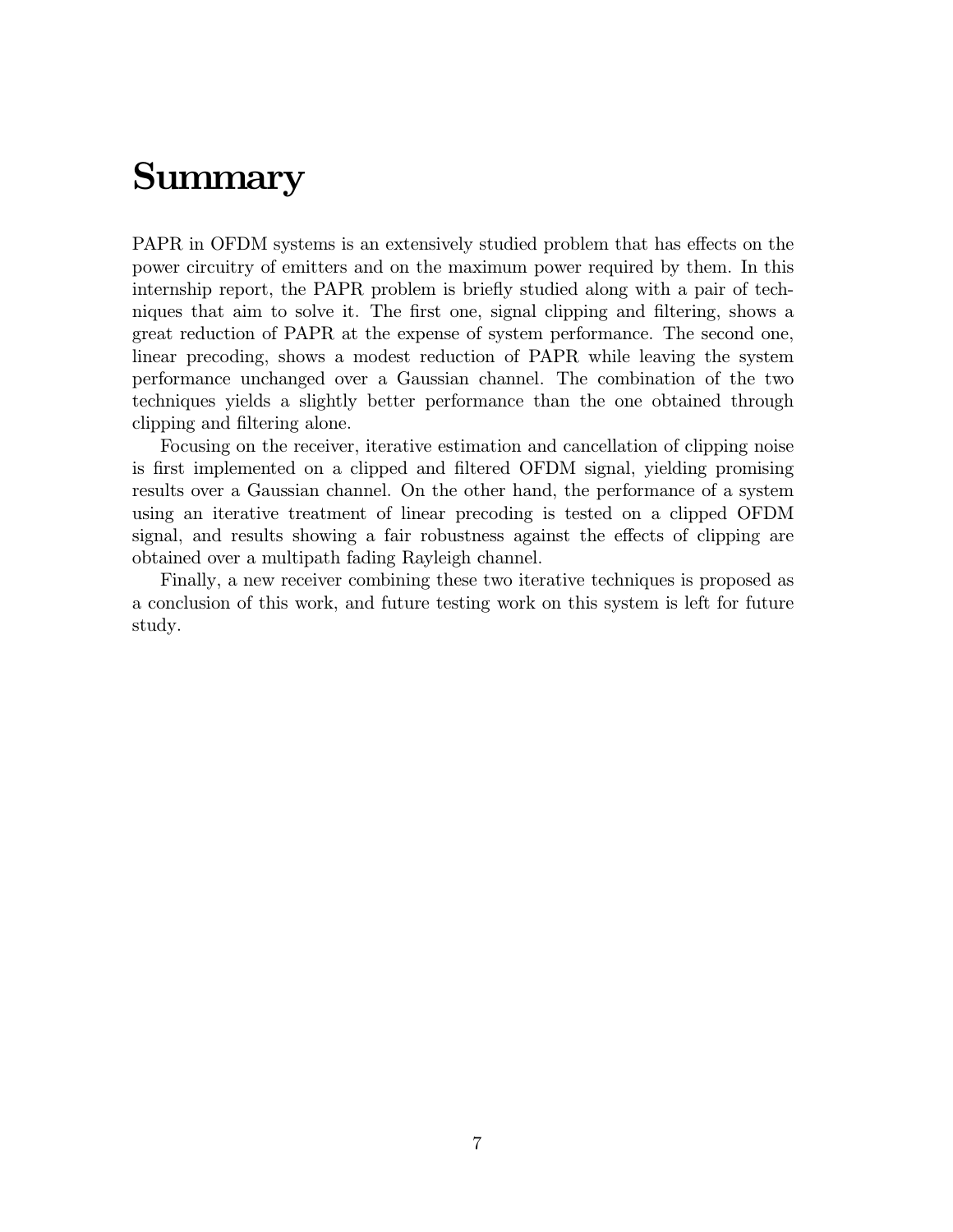# **Introduction**

Modern communications have seen the rise of wireless communication networks as one of its most important achievements, and it is now present in everyday life, from cell phones to wireless peripherals for computers. During the past few years, Wireless Local Area Networks, or WLANs, have become a good example of the fast development of wireless communication technologies, achieving transmission of digital data at rates in the order of tens of megabits per second (IEEE 802.11gcompliant WLANs can achieve transfer rates of about 50Mbit/s).

This is no particularly easy feat to achieve considering the channel to be used. For example, a coaxial cable is a fairly reliable channel that can be easily known and characterized; air, on the other hand, is not. In order to make air a sufficiently reliable channel for digital data transmission at high rates there are various issues to solve. These issues are, among others, multipath fading and restricted use of the electromagnetic spectrum assigned for the particular application in question.

Multipath fading arrives when, as an emitter sends data to a receiver, the electromagnetic wave containing the information finds obstacles and walls on the way. The effect is that the receiver detects not only the direct path message, but also the faded copies produced by reflection from these obstacles and walls. This is an important source of inter-symbol interference (ISI) which sets a lower bound on the symbol time. In other words, in order to avoid ISI in the easiest possible way, symbols are to be sent at a rate that will guarantee that all previous symbols have disappeared from the channel before sending the next one.

To achieve high transmission rates in a multipath channel, there are a few options to be considered: one of them is to use a single-carrier modulation scheme complemented by a proper equalization stage; the second is to use multiple carrier waves so that symbols can be sent "in parallel" to their destination, always respecting the lower bound on symbol time. In this work, the focus will be set on the latter. However, considering the possible constraints on allocated bandwidth for other applications, it is desirable to use a limited amount of bandwidth. To solve this problem, a multiple carrier scheme called Orthogonal Frequency Division Multiplexing (OFDM) was developed [1]; it uses a series of closely spaced subcarrier frequencies in order to limit its use of available bandwidth, hence solving the problem.

Some other problems arise when a wireless transmission channel is frequencyselective. If this frequency selectivity were to cut off one or many of the subcarrier frequencies, then the mapped symbols sent through them would be completely lost. A way of solving this problem is to partially send symbols through different subcarrier frequencies. In other words, if we were to send a linear combination of mapped symbols through each frequency instead of just one, when frequency selectivity strikes the sent information will not be completely lost. In this way, the concept of linear precoding [2] is introduced into OFDM modulation.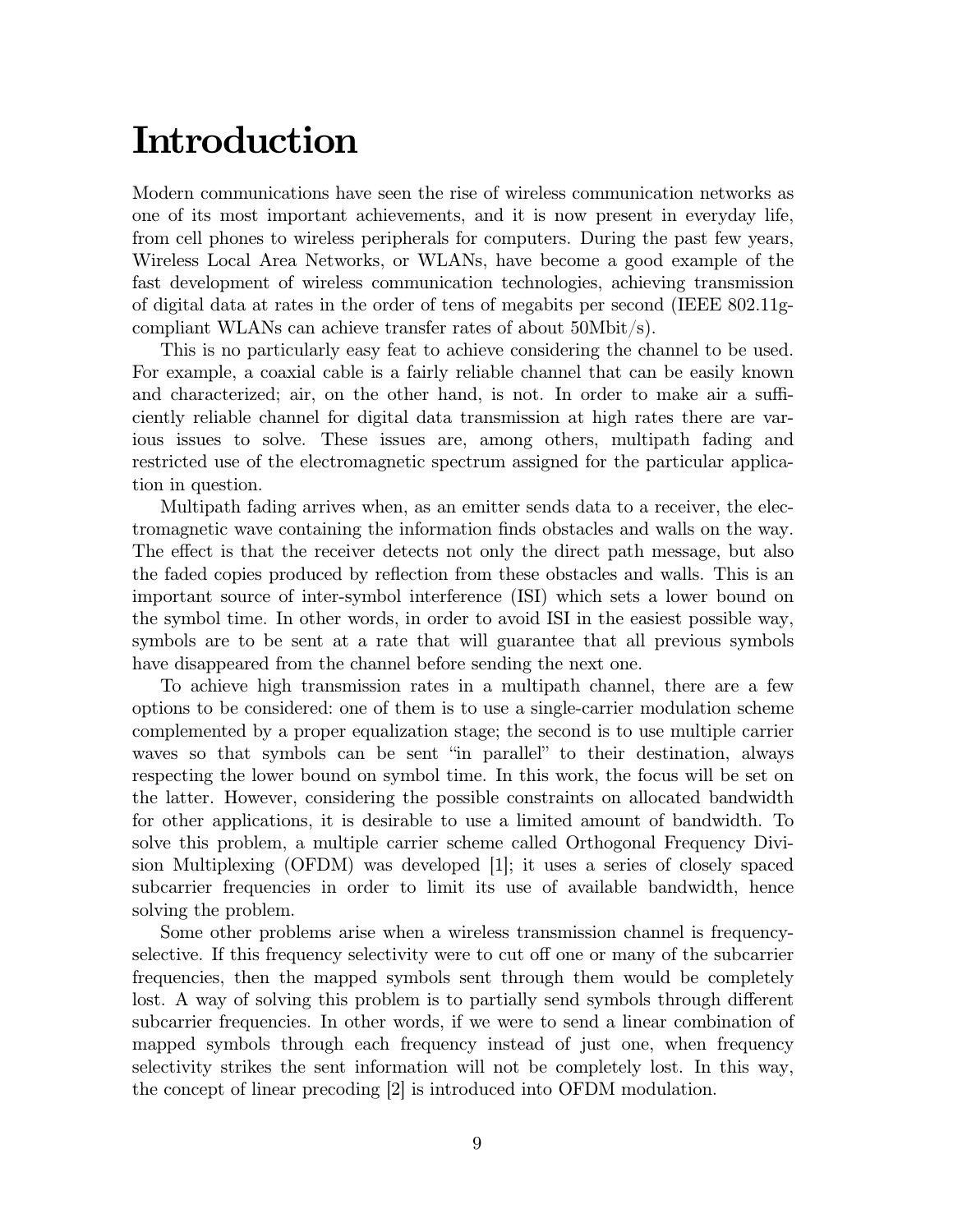OFDM has a drawback, however: when data is sent using this modulation scheme, waveforms with very large power peaks that have a low probability of occurrence may -and eventually will- appear. The effect of these power peaks is direct on the power circuitry of the emitter, as the linear range of power amplifiers is, of course, limited, and hence distortion appears. However, if this problem were to be solved solely by the power circuitry, not only would the amplifier be overdimensioned considering the average power of the sent signal, but problems concerning power regulations might appear. Therefore, a way to modify OFDM signals in such a way that their large power peaks won't appear without sacrificing the communication system's performance must be sought.

A quantity called Peak to Average Power Ratio is the quantity to be reduced in the problem outlined in the last paragraph. As its name implies, it is defined as the peak power in an OFDM symbol divided by its mean power. In this internship report, a brief summary of OFDM and the PAPR problem are first presented in chapter 1 to give way to a presentation of a pair of PAPR reducing techniques, namely signal clipping and filtering and linear precoding of mapped symbols in chapters 2 and 3. As clipping and filtering a signal has effects on the system's performance, chapter 4 is devoted to testing a technique to attenuate those effects in the OFDM receiver and mixing it with linear precoding to see whether an improvement in performance can be achieved. In the same chapter, an iterative linear precoding treatment technique's performance when handling clipped OFDM signals is tested. Finally, conclusions and future perspectives on this work are presented after this last chapter.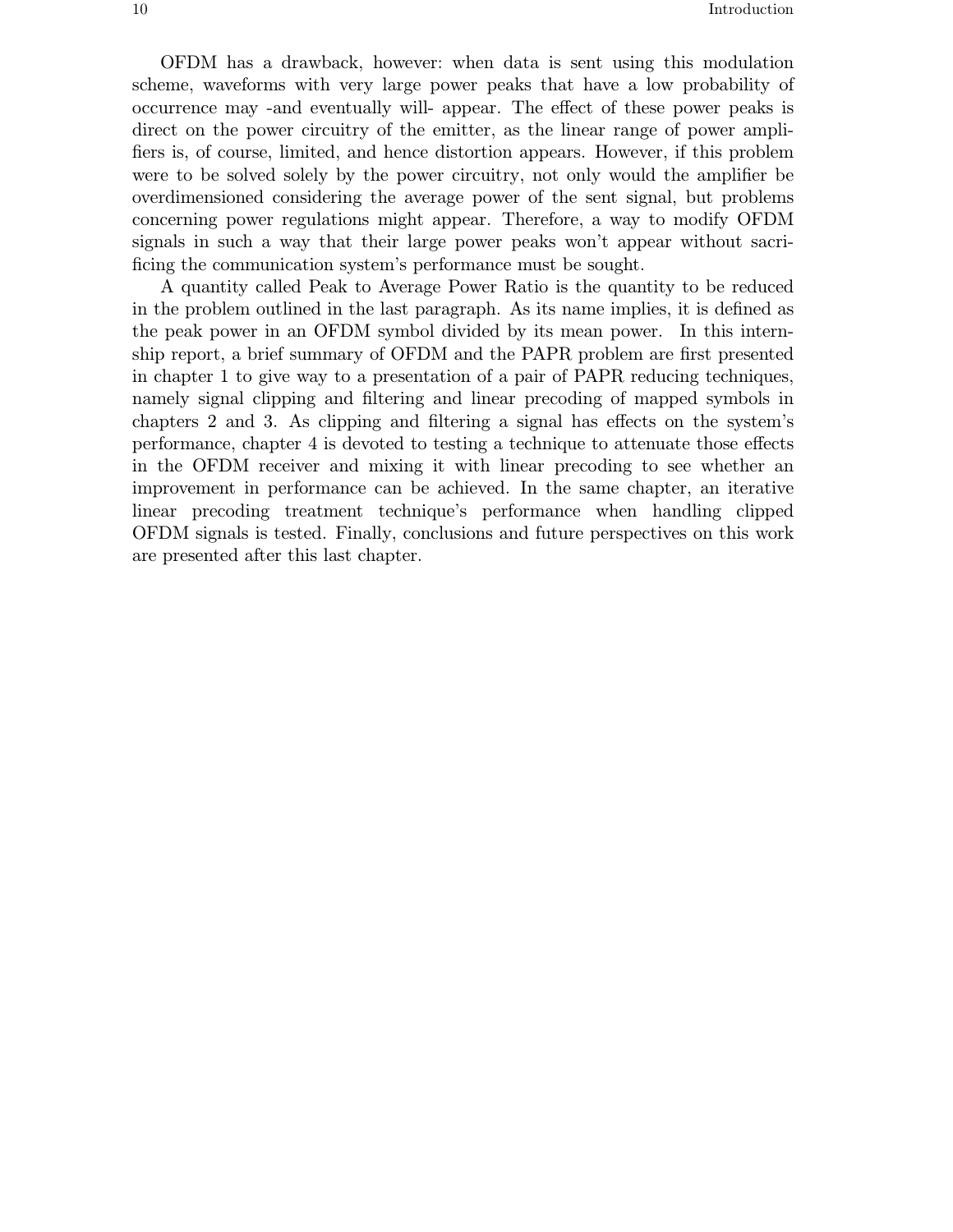# **Chapter 1 OFDM and the PAPR problem**

Orthogonal Frequency Division Multiplexing is the modulation of choice for digital wireless communication systems. As stated previously, it is a multi-carrier modulation scheme, and in the first section of this chapter the possible constraints will be considered and a logical construction of OFDM will be presented. In the following sections, the Peak to Average Power Ratio will be defined and the behavior of OFDM in terms of PAPR will be presented, to finally show the origins of the drawbacks of OFDM modulation.

### **1.1 Construction of a multiple carrier modulation scheme**

A wireless communication channel has a certain inherent characteristic that makes high transmission rates difficult: multiple paths. This is an important source of inter-symbol interference, and must be dealt with appropriately either through equalization or a multiple carrier wave scheme of transmission. The first removes ISI while the second avoids it by transmitting symbols for a sufficiently long time. In this work, the focus is set on the latter strategy.

As an emitter sends data to the receiver using electromagnetic waves, it is not only the original emitted wave that reaches it, as there are other reflected copies that come from objects present between the two. In a real-life situation, between the emitter and the receiver there will be obstacles like buildings, walls and other objects that will make the wave reflect. The result is the arrival of the main wave front followed by a series of attenuated replicas. For a later arrival there will be a stronger attenuation. If the symbol time is short enough, a newly sent symbol will find interference from the reflected waveforms produced by the preceding symbol. A way out of this problem might be that of using a larger constellation for the mapping of the signal and stretching the symbol time. However, performance might be hurt since it's easier to make mistakes at the time of estimation of the sent symbols when a larger constellation comes into the picture. With this in mind, the most efficient way of achieving a large transfer rate without making use of equalization would be through the use of multiple carriers.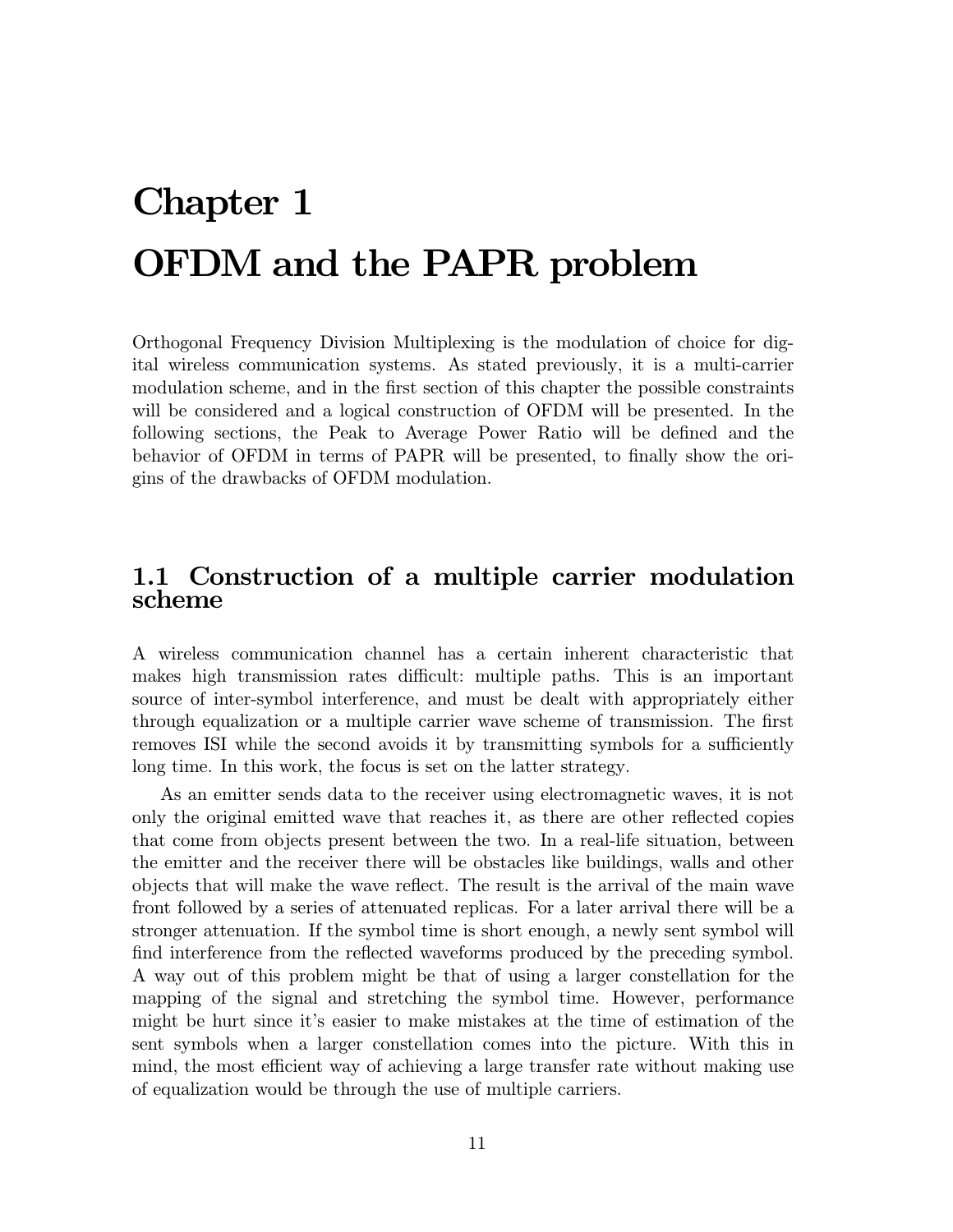Let us imagine that a sequence of  $N$  symbols are to be sent via  $N$  subcarrier frequencies and that, in the end, all of these modulated symbols are added up and sent. The time representation of this scheme is, then,

$$
x(t) = \sum_{k=0}^{N-1} X_k e^{j2\pi f_k t},
$$
\n(1.1)

where  $X_k$  is the k-th mapped symbol and  $f_k$  is the k-th subcarrier frequency. Let us suppose, furthermore, that the subcarrier frequencies are equally separated from each other, and that they are integer multiples of the symbol rate,  $1/T$ , where  $T$  is the OFDM symbol time, not to be confused with the mapped symbol time (the OFDM symbol time divided into the number of mapped symbols in it),  $T/N$ . The above equation then becomes

$$
x(t) = \sum_{k=0}^{N-1} X_k e^{j2\pi \frac{kt}{T}},
$$
\n(1.2)

which resembles a Fourier series. If this signal were to be sampled  $N$  times per symbol time (that is, at  $\frac{n}{N}$ ), the sampled signal would then be

$$
x_n = \sum_{k=0}^{N-1} X_k e^{j2\pi \frac{k_n}{N}},\tag{1.3}
$$

and this expression is the same as that of an Inverse Discrete Fourier Transform (IDFT), with the exception of a coefficient of  $N^{-1/2}$ . This is the (discrete) time representation of the signal generated by the mapped symbols. The remarkable resemblance of this expression to the one for a DFT is worth giving some thought to. In a multiple carrier system, a series of oscillators and filters would have to be used at the output of the transmitter, along with an adder to completely build it, yet this equation shows that this can be avoided by using an IDFT and then using a filter to go back from equation 1.3 to equation 1.2. In this way, the only issue left to solve is how to use this signal in continuous time (as in eq. 1.2) at the receiver for demodulation. An OFDM symbol will be limited in time by a window function such as the one below.

$$
w(t) = \begin{cases} 1 & \text{if } |t| \le 1/2 \\ 0 & \text{otherwise} \end{cases}
$$

From this expression, we find the continuous time representation of the transmitted OFDM symbol after filtering.

$$
s(t) = \frac{1}{\sqrt{N}} w\left(\frac{t}{T}\right) \sum_{k=0}^{N-1} X_k e^{j2\pi \frac{kt}{T}}
$$
(1.4)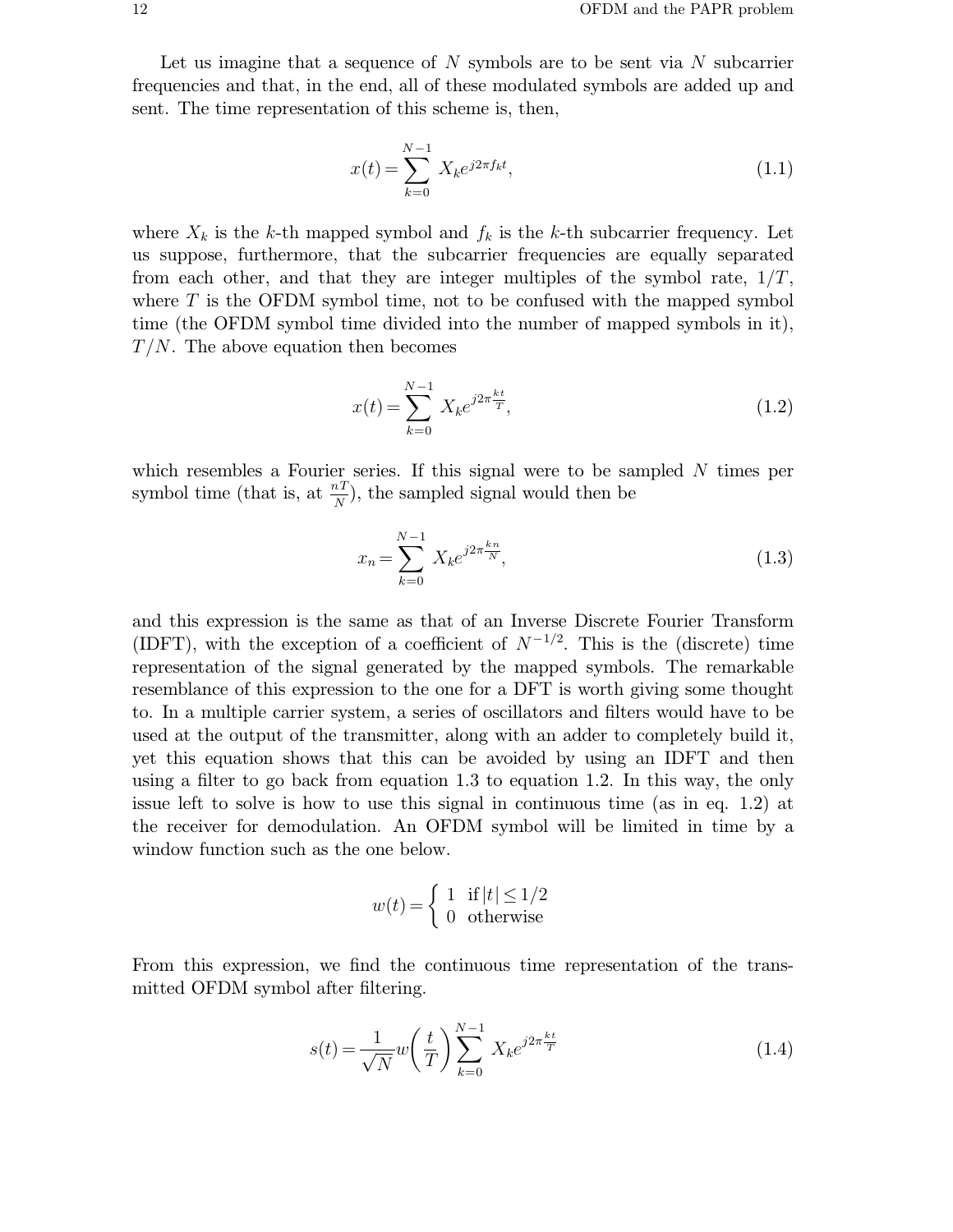This last expression includes the missing scaling factor from the IDFT, and can be converted into the frequency domain through a Fourier transform to give

$$
S(f) = \frac{T}{\sqrt{N}} \operatorname{sinc}(\pi f T) \star \sum_{k=0}^{N-1} X_k \delta\left(f - \frac{k}{T}\right) = \frac{T}{\sqrt{N}} \sum_{k=0}^{N-1} X_k \operatorname{sinc}(\pi T f - \pi k). \tag{1.5}
$$

Here,  $\star$  denotes the convolution product. It must be noted that, if f is chosen equal to  $l/T$ , with l an integer such that  $0 \le l \le N-1$  (the subcarrier frequencies), the sinc function above becomes a Kronecker delta function and we get  $TN^{-1/2}X_l$ . This means that the mapped symbols in different subcarrier frequencies do not interfere amongst themselves, which is the reason for the "Orthogonal" in OFDM. The signal carrying the OFDM symbol is then sampled at the receiver at a rate  $T/N$ . Since  $s(t)$  has a period of T, the window function does not have an effect on the sampling process, and the sampled signal can be written as

$$
s_n = \frac{1}{\sqrt{N}} \sum_{k=0}^{N-1} X_k e^{j2\pi \frac{k_n}{N}}.
$$
\n(1.6)

Here, an ideal noiseless transmission has been assumed for the purpose of illustration. This expression corresponds exactly to the IDFT of  $X_k$ , and it suffices to take the DFT of  $s_n$  to retrieve the mapped symbols  $X_k$  from the signal.

The above calculations are the core of OFDM modulation. It is surprising that a multicarrier modulation scheme can be constructed with DFTs at its core, reducing hardware complexity and cost and allowing a significant increase in transfer rate for a wireless communications system. It is customary to extend the OFDM symbol time through the insertion of a "guard interval", which is achieved by repeating (partially) the signal assigned to the OFDM symbol using the fact that it is periodic, so that the continuity of the send signal is maintained and so that we make sure that the ISI is kept at bay. It goes without saying that all parameters are kept unchanged, the guard interval only repeats the signal, but it has no effects on the receiving portion of the system.

A simplified diagram of an OFDM system is shown below.



**Figure 1.1.** A simplified OFDM transmission chain. Right before and after the channel are the DFTs who provide the core for this type of modulation. Some details, like transmission filters and guard interval insertion, are implicit while others are made explicit for the first time.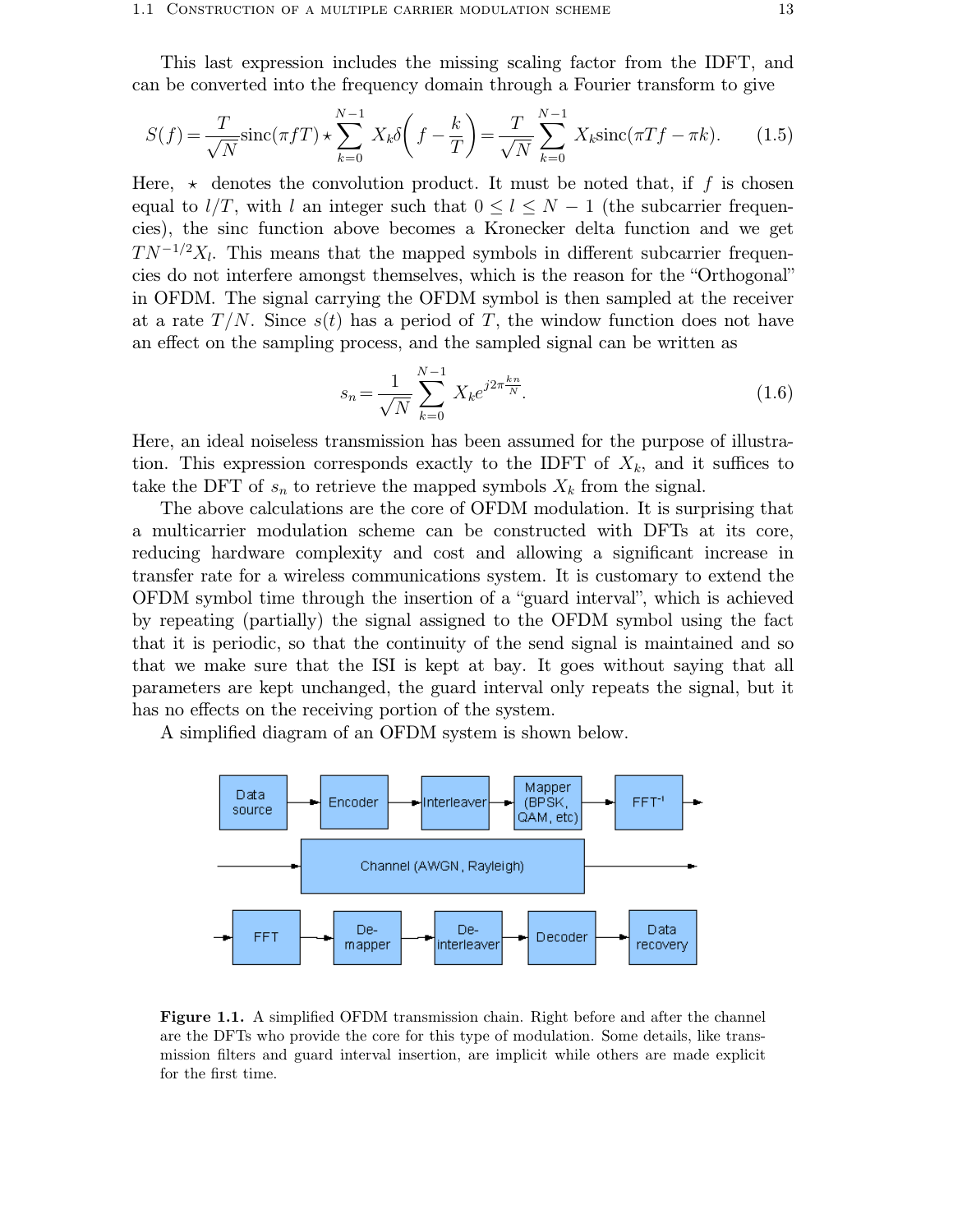Figure 1.1 depicts a simplified OFDM transmission chain. Undiscussed stages of this chain are the encoding/decoding stage and the interleaving/deinterleaving stage. As binary data comes from the data source it is encoded via channel coding, like block codes or convolutional encoding (in the present work we will use the latter). This provides data a larger robustness against errors. Also, before a packet of information is broken up into OFDM symbols, it is interleaved randomly so that error bursts are spread along various symbols in such a way that the channel decoder will have a larger probability of correcting errors introduced by the channel. This transmission chain has been designed for a WLAN environment, and hence realistic testing and simulations are done using a block-fading multipath channel model, though a first approach is done through an Additive White Gaussian Noise channel for preliminary testing.

As far as the use of bandwidth is concerned, we must ensure that OFDM modulation can be used in a limited frequency support. It has been shown by Le Masson [3] that the secondary lobes outside the band of interest have an amplitude of less than 0.2 times the average amplitude in the allocated band, which is about 7dB of attenuation. This guarantees that no other bands will be significantly affected by these secondary lobes thereby showing that an OFDM-based wireless network can coexist with other wireless networks using other frequency bands.

From the above discussion, it can be seen that OFDM is a very powerful modulation scheme that solves the ISI problem and that respects the assigned band of frequencies. However, OFDM has one drawback, which is its very large Peak to Average Power Ratio (PAPR), as will be seen on the next section.

### **1.2 The PAPR problem**

The PAPR for a given OFDM symbol is defined as the maximum attained power divided by its mean power, as shown in the following formula.

$$
PAPR(\boldsymbol{x}) = \frac{\max_{0 \le k \le N-1} (|x_k|^2)}{N^{-1} \sum_{k=0}^{N-1} |x_k|^2}
$$
(1.7)

Here,  $x$  is the vector of the discrete-time values of the OFDM symbol and, as before, N is the number of subcarriers. This definition is straightforward and easily applicable. Let us find the worst possible case of PAPR for OFDM, which is when only one element of  $x$  is nonzero and the rest are equal to zero. This situation arises only when the mapped symbol sequence is of the form  $X_k = \lambda e^{j\phi k}$ , where  $\lambda$  is an arbitrary complex amplitude and  $e^{j\phi}$  is a rotation applied k times to  $\lambda$ . When choosing the rotation angle, we must be careful not to fall out of the constellation. In other words, we are looking for sequences in which every symbol lies on a circle of radius  $|\lambda|$  and has a phase difference of  $\phi$  with the preceding and following symbols. This represents a sequence with only one component in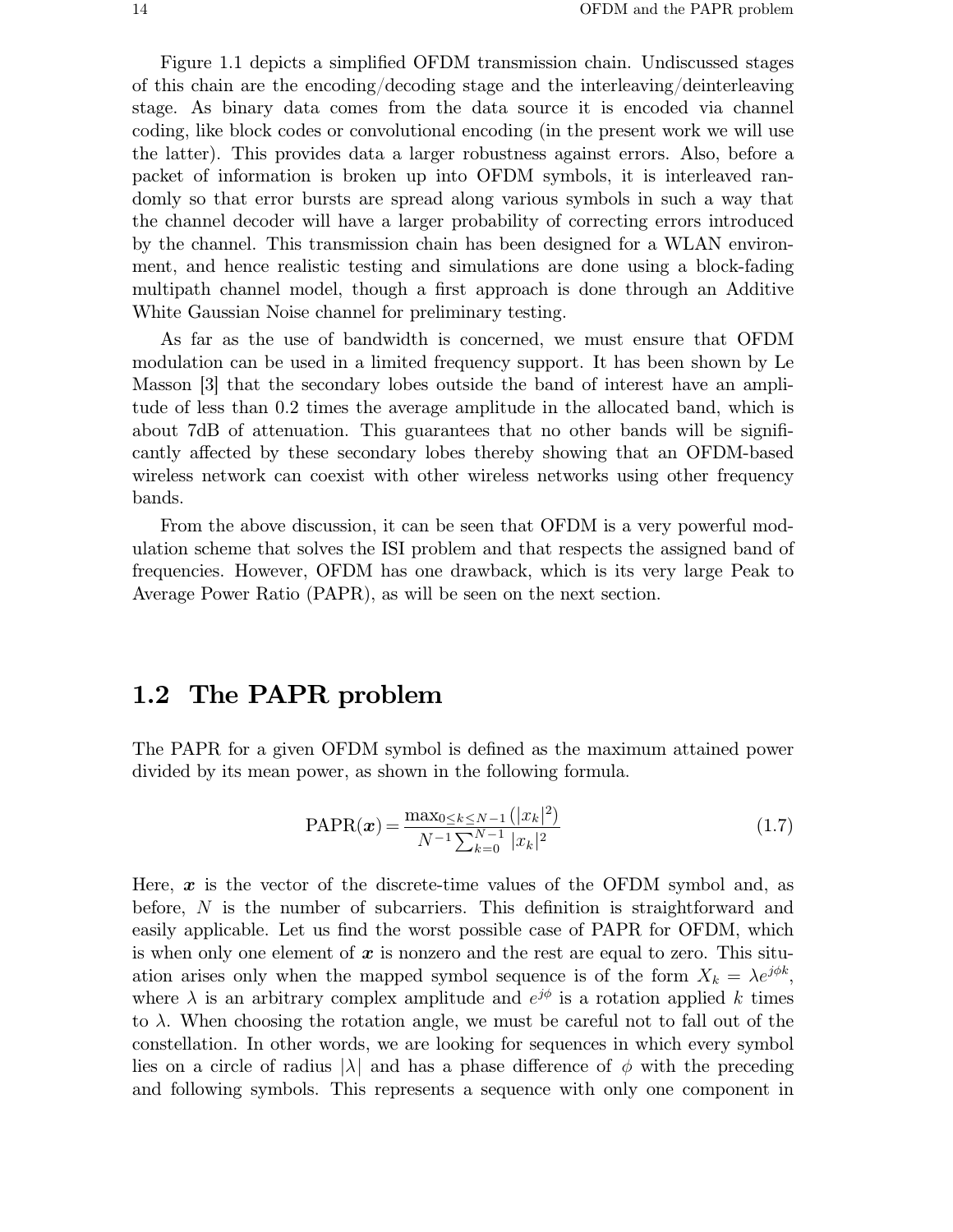the time domain. The most simple of these sequences is the one arising from  $e^{j\phi} =$ 1, and in that case,

$$
x_n = \frac{1}{\sqrt{N}} \sum_{k=0}^{N-1} \lambda e^{j2\pi n k/N} = \begin{cases} \frac{\lambda}{\sqrt{N}} & \text{if } n = 0\\ 0 & \text{otherwise} \end{cases}
$$
 (1.8)

and therefore, the PAPR for this sequence is

$$
PAPR(\vec{x}) = \frac{\frac{\lambda^2}{N}}{\frac{\lambda^2}{N^2}} = N.
$$
\n(1.9)

This means that, in the worst case, a 64-subcarrier OFDM scheme can have a PAPR of 64. Considering the 3 most common constellations of symbols (BPSK, QPSK and 16QAM), the probability of occurrence of these power surges can be calculated. As an example, let us consider the QPSK constellation, in which all symbols lie on a circle centered at the origin. We can choose  $\lambda = e^{j\pi/4}$ ,  $e^{j3\pi/4}$ ,  $e^{-j\pi/4}$  or  $e^{-j3\pi/4}$ , while  $\phi$  can be chosen to be  $0, \pi$  or  $\pm \pi/2$ . For any combination of  $\lambda$  and  $\phi$  a valid worst-case sequence can be found, and hence there are 16 possible worst-case sequences for QPSK. Using a similar reasoning, one can find that there are 4 worst-case possibilities for BPSK, and using the fact that 16QAM is a combination of 4 QPSK modulations either enlarged or rotated, we find that for this last constellation there are 64 worst-case possibilities. The probability of occurrence of any one of these sequences is  $(N_s^{-1})^N$ , where  $N_s$  is the number of symbols in the constellation. The total probabilities of a worst-case sequence for these 4 constellations are, then,

$$
4\left(\frac{1}{2}\right)^N = 2^2 \left(\frac{1}{2}\right)^N \rightarrow \text{BPSK},
$$
  
\n
$$
16\left(\frac{1}{4}\right)^N = 2^4 \left(\frac{1}{2}\right)^{2N} \rightarrow \text{QPSK and}
$$
  
\n
$$
64\left(\frac{1}{16}\right)^N = 2^6 \left(\frac{1}{2}\right)^{4N} \rightarrow 16\text{QAM}.
$$

It can be directly seen that, as the number of subcarriers grows larger, the probability of a worst case drops. However, avoiding the worst case through the enlargement of  $N$  is not feasible, since the complexity of the system rises considerably due to the Fast Fourier Transforms necessary to implement an OFDM communication system.

With these results, the fact that very large power peaks occur with low probability in OFDM transmissions has been shown. Through extensive modulation, a broader perspective on PAPR can be achieved. The steps are the following: first, a large number of OFDM symbols is calculated, then their PAPR is measured and finally the ratio of OFDM symbols with PAPR larger than a given value to the total number of OFDM symbols is calculated. The resulting function is the Complementary Cumulative Distribution Function (CCDF) for PAPR. Castillo [4] outlined a proof of the following theoretic CCDF stated by Han and Lee [5]:

$$
P(\text{PAPR} > z) = 1 - (1 - e^{-z})^N. \tag{1.10}
$$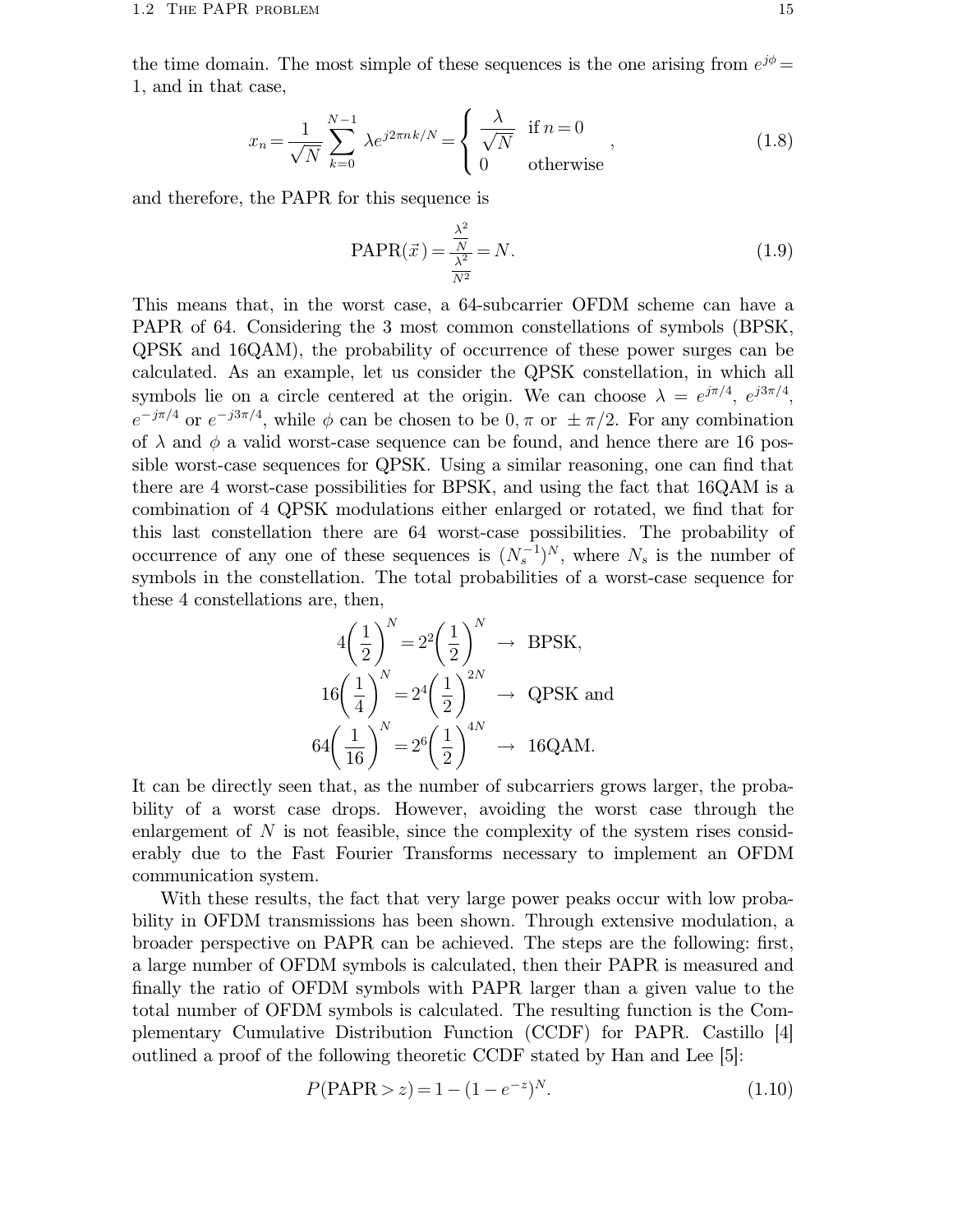N is still the number of subcarriers, and z is the PAPR value being compared. The following figure shows how this theoretic calculation matches the simulated results.



**Figure 1.2.** CCDF of PAPR for a given number of subcarrier frequencies. On the x axis, the possible values of PAPR are shown, while the  $y$  axis represents the probability of finding a PAPR larger than the value considered in  $x$ . Both axes are dimensionless. (Taken from [4])

It was found above that the probability for the worst case was smaller as N became larger, but remembering the result in eq. 1.9, we see that the worst-case PAPR grows linearly with the number of subcarrier frequencies. This means that as N is chosen larger, the largest PAPR grows as well and it has a nonzero probability, a fact that can be confirmed by looking at figure 1.2, in which the curves corresponding to a larger  $N$  are shifted to the right of those corresponding to lesser values of N. From this graph, it can be deduced that at least half of the OFDM symbols produced for  $N = 128$  have a PAPR larger than 5, that is, there is a peak five times larger than the mean power in the symbol.

These large power peaks pose no problem in theory, where there is no limit to how much instantaneous power can be put into a signal, but in practice this is not the case. Power amplifiers used in transmission are not ideal, of course, and hence the power they can give to a signal has a limit. If these amplifiers were to be designed considering the worst case, they would turn out to be overdimensioned since the largest possible power peaks have a very low probability of arising, and conversely, if the power circuitry is designed to have a low maximum power, then the OFDM signal would be distorted and the information in it would be damaged. These are the consequences of the PAPR problem in OFDM; the following chapters will be devoted to reducing the PAPR of an OFDM signal while keeping the system's performance unchanged.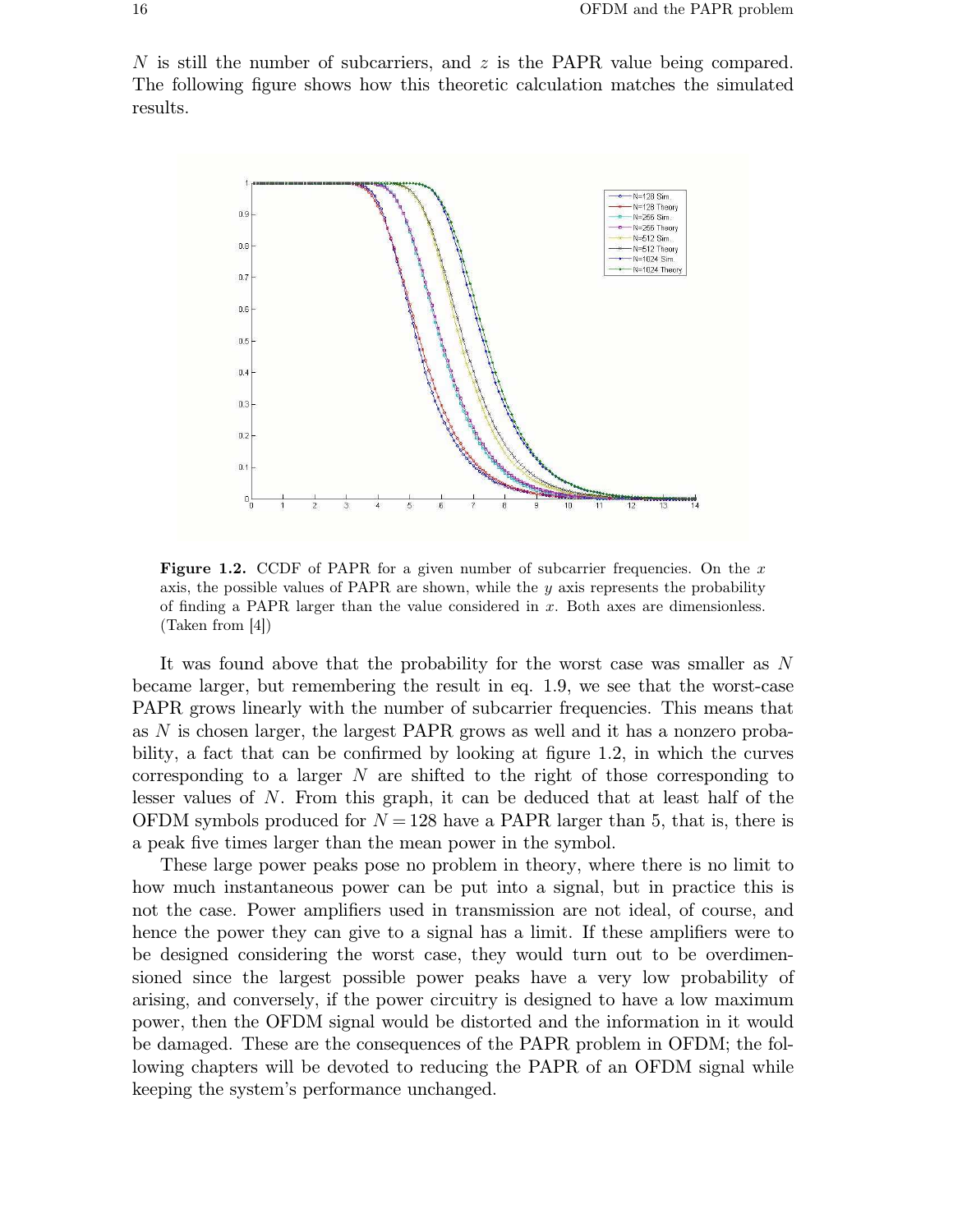# **Chapter 2 The clipping technique**

#### **2.1 Description and effects on PAPR**

A simple and straightforward way of reducing PAPR is by clipping the OFDM signal to some maximum amplitude. This amplitude, of course, must be defined relative to the average signal power, since PAPR is what we want to control. As proposed by Ochiai and Imai [6], the Clipping Ratio (CR) is a quantity defined by

$$
\gamma = \frac{A_{\text{max}}}{\sqrt{P_{\text{ave}}}}.\tag{2.1}
$$

In other words, the CR is defined as the ratio of the maximum allowed signal amplitude to the square root of the signal's average power. Once a clipping ratio is chosen as the main parameter for signal clipping, and after a signal's average power is measured, the maximum allowed amplitude for the signal is found and clipping is then done. The output of such a "clipping" block is

$$
x_{\text{out}}(t) = \begin{cases} x_{\text{in}}(t) & \text{if } |x_{\text{in}}(t)| \le A_{\text{max}} \\ A_{\text{max}} e^{j \arg(x_{\text{in}}(t))} & \text{otherwise} \end{cases}
$$
 (2.2)

As illustrated by Castillo [4], clipping is a non-linear process that produces both in and out of band noise. The existence of the latter becomes apparent as the signal is oversampled. If clipping is performed without proper filtering, other bands would be affected by this out-of-band noise. An option to solve this problem would be to use an analog filter at the output of the signal. Another option, and the one we'll explore here, would be digital filtering through the use of DFTs of zero-padded sequences. Let us consider a sequence of N mapped symbols denoted  $(X_k)_{0\leq k\leq N-1}$ . Let us introduce the oversampling factor, J, as a positive integer. The zero-padded sequence would then be

$$
X_k^{(\text{zp})} = \begin{cases} X_k & \text{if } k < N \\ 0 & \text{otherwise} \end{cases}, 0 \le k < JN.
$$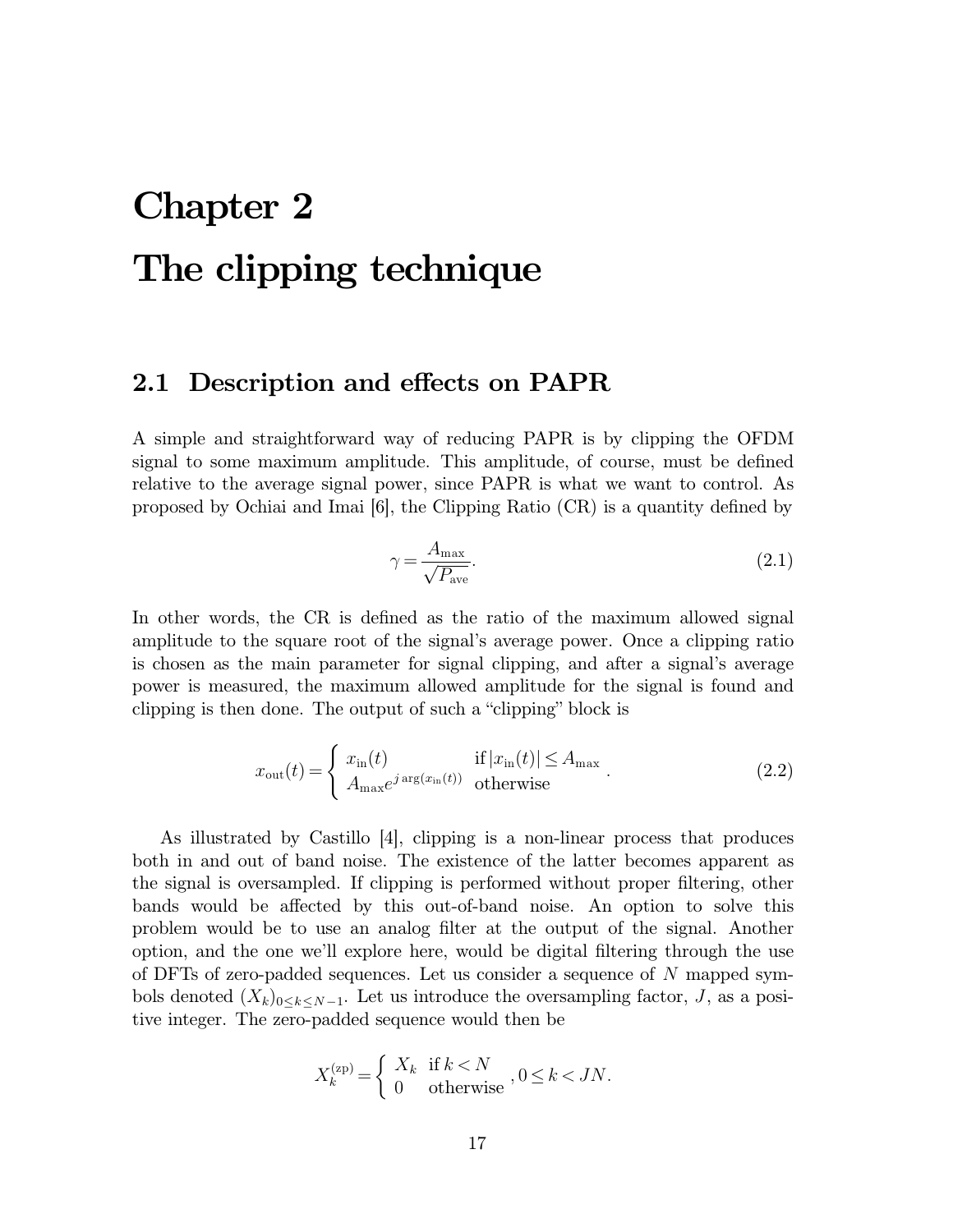After a JN-point IDFT, we get an oversampled discrete time domain representation of the OFDM signal, which is then clipped according to equation 2.2. After clipping, a JN-point DFT is performed and the result becomes

$$
X_k^{(\text{cf})} = \begin{cases} \tilde{X}_k & \text{if } k < N \\ \tilde{n}_k & \text{otherwise} \end{cases} \tag{2.3}
$$

where the  $\tilde{n}_k$  represent out-of-band noise. These noisy components are removed and the OFDM-modulated sequence is, actually,  $\tilde{X}_k$ . The following figure shows a transmitter that includes clipping and filtering.



**Figure 2.1.** Block diagram for an OFDM transmitter that includes oversampling, clipping and filtering as shown on the second row.

The following figure shows the effect of clipping and filtering on the CCDF of the PAPR of an OFDM system.



Figure 2.2. CCDF of the PAPR of a clipped and filtered OFDM sequence of symbols. In this figure, there is a total of 64 subcarrier frequencies, and the oversampling factor is equal to 16.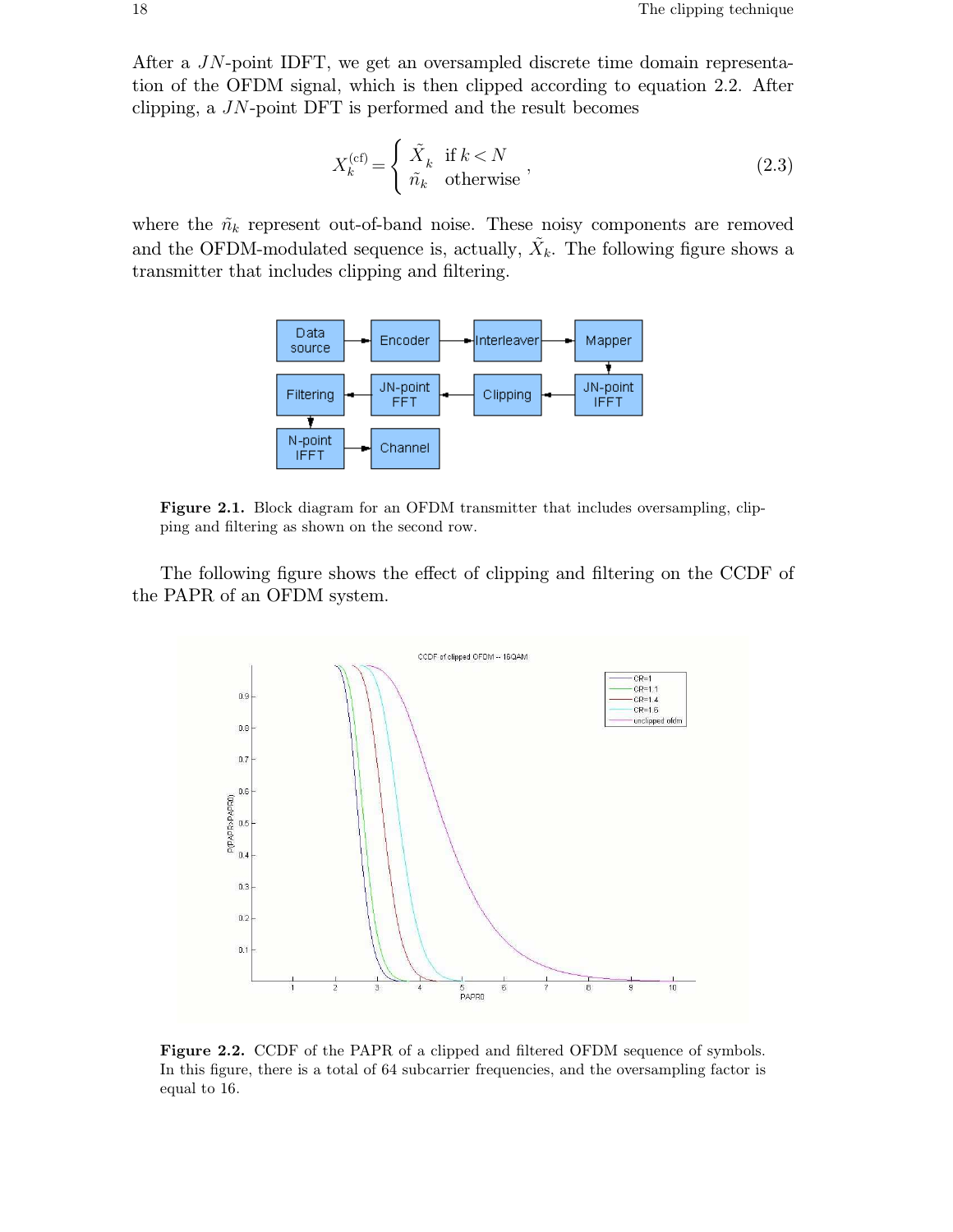As shown by Armstrong [7], when filtering is performed after clipping a peak regrowth occurs. This explains why the curves in figure 2.2 show that PAPR after clipping and filtering is substantially higher than could be expected from the set value of the CR. For instance, if we set  $CR=1.6$  we obtain a maximum amplitude of 1.6 $\sqrt{P_{\text{avg}}}$ , yielding an expected maximum PAPR of 1.6<sup>2</sup> = 2.56. From the above figure, it can be easily seen that this is not the case, and that the peak regrowth due to filtering after clipping is quite noticeable. However, PAPR is still greatly reduced even for the more permissive CRs in the figure. This shows that a significant reduction of PAPR is achieved through this technique, yet we still don't know its effects on the system's performance.

### **2.2 Effects on system performance**

First, we must notice that the receiver has not been modified to take into account the effect of clipping and filtering. To see the effects in terms of system performance of clipping and filtering, we can refer to the results of Ochiai and Imai [6] (illustrated in more detail by Castillo [4]), which state that, assuming the incoming sequence  $X_k$  is a memoryless and wide-sense stationnary gaussian process, the output of the clipping and filtering process can be modelled statistically as

$$
\tilde{X}_k = \alpha X_k + d_k,\tag{2.4}
$$

where  $\alpha$  is an attenuation and a function of  $\gamma$ ,

$$
\alpha = 1 - e^{-\gamma^2} + \frac{\sqrt{\pi}}{2} \gamma \text{erfc}(\gamma),\tag{2.5}
$$

and  $d_k$  is the in-band clipping noise, which cannot be removed through filtering. This result predicts a degradation in performance, as noise *and* attenuation are added to the symbols even before their entrance into the channel. At the channel output we obtain the following expression for the received symbols:

$$
Y_k = H_k(\alpha X_k + d_k) + Z_k. \tag{2.6}
$$

In this expression,  $H_k$  is the channel's k-th frequency response component, which acts directly upon the k-th symbol, and  $Z_k$  is Additive White Gaussian Noise (AWGN). From the equations above, we can expect a significant drop in system performance as the CR is set to small values (near 1). These expectations are met as simulations are done on this type of system; the following figure shows this system's performance for different clipping ratios over an AWGN channel.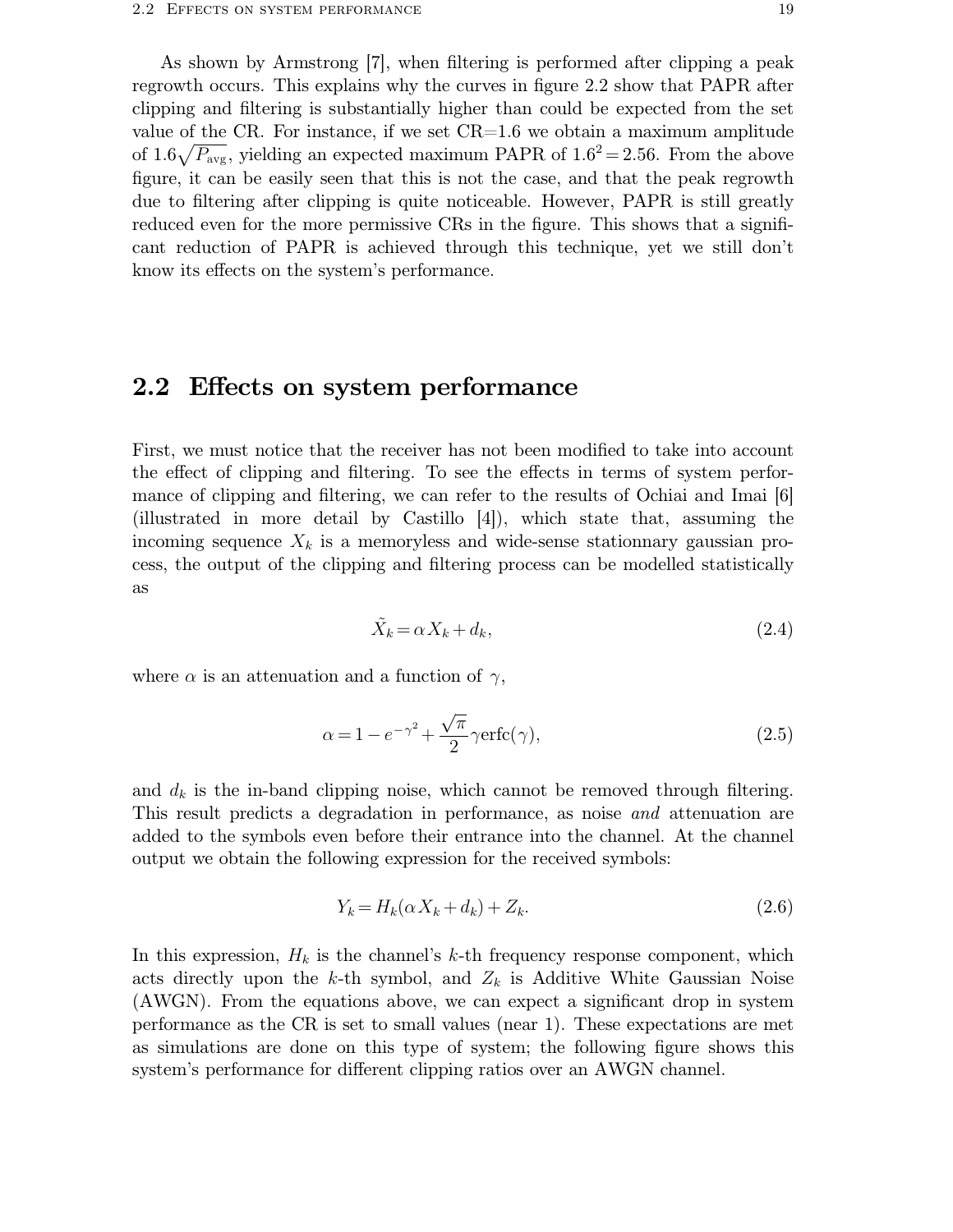

**Figure 2.3.** System performance for 64 subcarrier frequencies, oversampling factor of 16 and the shown clipping ratios over an AWGN channel. Performance worsens as the clipping ratio is reduced.

In figure 2.3, the signal to noise ratio is recalculated using equation 11 of  $[6]$ ,

$$
P_{\text{out}} = (1 - e^{-\gamma^2}) P_{\text{in}},\tag{2.7}
$$

for the signal power ( $\gamma$  is, as usual, the clipping ratio). Since the signal is clipped, its power decreases and therefore this reduction must be taken into account when calculating the noise power for the simulation. The validity of this formula, though not shown in this report, has been numerically proven through extensive simulation.

From the results obtained by simulation we can see that we need to find a way to improve system performance when making use of the clipping and filtering technique, since we cannot profit from the reduction in PAPR given by this technique at low CRs if performance is to be damaged so drastically. A series of techniques aiming to solve this problem have been proposed, and in particular, a technique proposed by Chen and Haimovich [8] will be implemented and tested in one of the following chapters.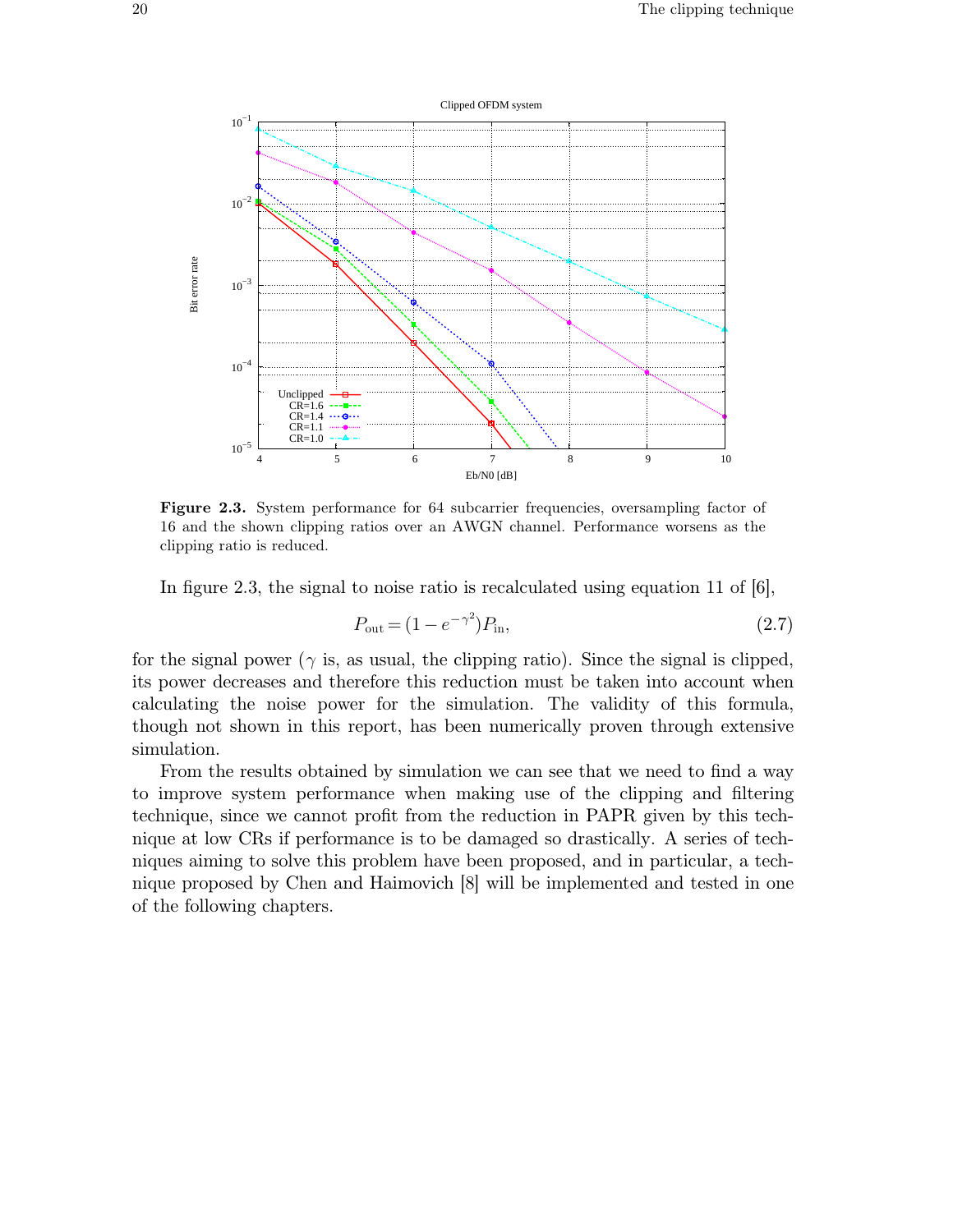# **Chapter 3 Linear precoding**

Linear precoding is an important tool for wireless communications since it helps to exploit the channel diversity and therefore it provides a gain in performance when used over the fading channels typical of wireless transmission schemes. In this chapter we will study its effects on an OFDM signal's PAPR, as well as its effects in performance.

## **3.1 Emitter description**

A linearly precoded OFDM emitter is characterized by the following block diagram.



**Figure 3.1.** A simplified precoded OFDM transmitter. A new interleaver provides added protection against burst errors and minimizes any existent correlation between subsequent symbols.

The Linear Precoding block (LP block) applies a linear transformation on the sequence of mapped symbols. Mathematically speaking, it performs the following operation,

$$
\boldsymbol{x}_{\rm out}\!=\!\mathbf{P}\boldsymbol{x}_{\rm in},
$$

where **P** is the precoding matrix. Many types of matrices have been proposed with the goal of maximizing the introduced diversity to the OFDM signal. As stated by Le Masson [3], Ma and Giannakis [9] proposed a set of matrices that maximize the diversity gain for a maximum likelyhood decoding scheme, and Goeckel and Ananthaswamy [10] proposed another set of matrices that maximize diversity but constrained to minimizing the PAPR. However, because of their simplicity and fast calculation times due to a technique that resembles the FFT, Hadamard matrices (along with the fast Hadamard transform) are the precoding matrices of choice, even though they are not optimal matrices. On the receiver side, the second interleaver finds its deinterleaving counterpart followed by the most simple possible treatment for linear precoding, which is to perform the matrix operation  $y_{\text{out}} = \mathbf{P}^{-1}y_{\text{in}}$ , where  $y_{\text{in}}$  denotes the deinterleaved message sampled from the channel and  $y_{\text{out}}$  is the linearly "decoded" vector. The rest of the receiver is left unchanged.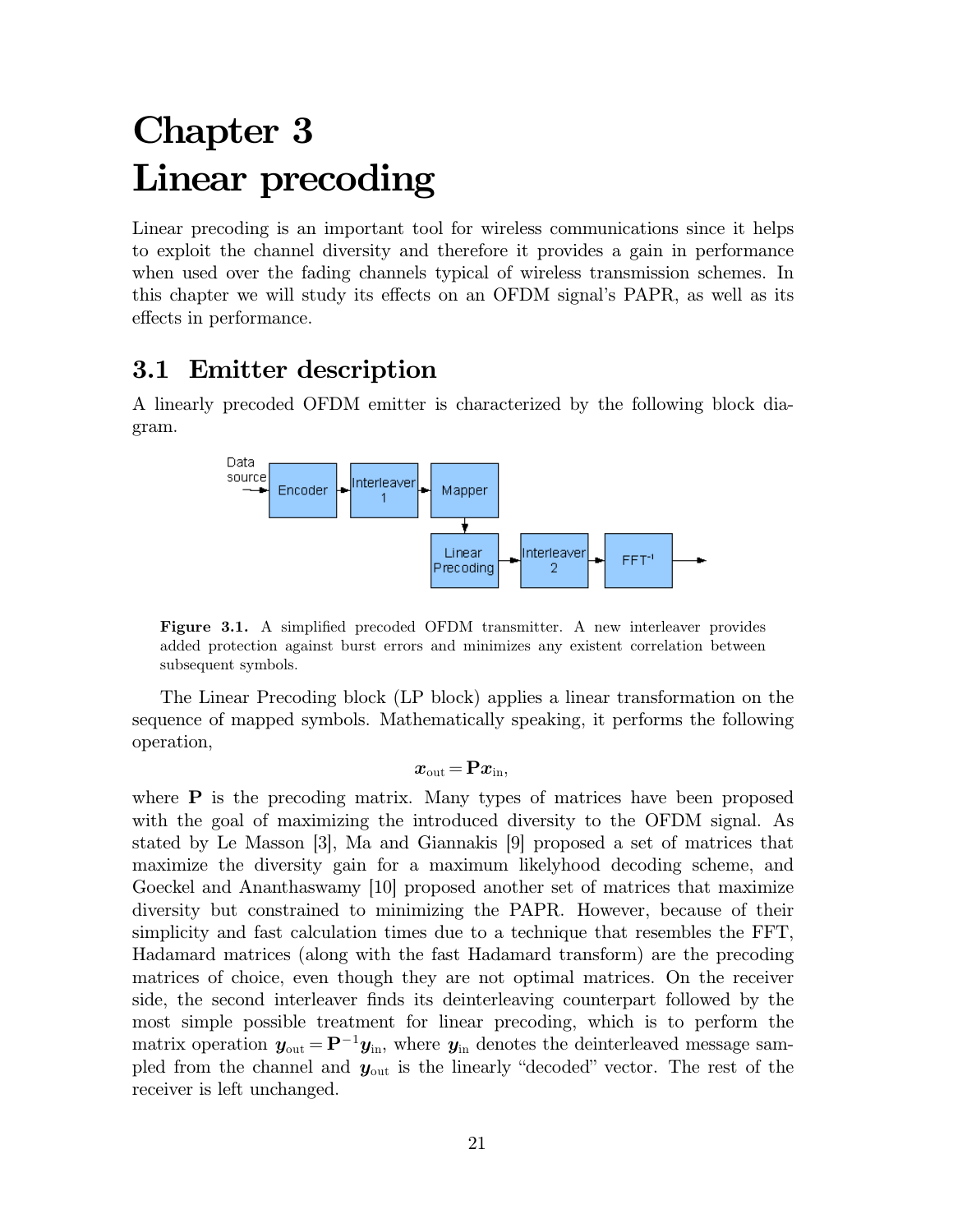## **3.2 A revision of the worst case**

Going back to the worst case situation depicted in section 1.2, we seek a mapped symbol sequence  $x$  such that

$$
\mathbf{P}x = \lambda v,\tag{3.1}
$$

where  $\boldsymbol{v} = (1, e^{j\phi}, e^{j2\phi}, ..., e^{j(L-1)\phi})^{\dagger}$ , L is the precoding matrix size and  $\lambda$  and  $\phi$  are defined as before. For the special case of BPSK, the only possible values of  $\phi$  are 0 and  $\pi$ ; for QPSK and 16QAM, the allowed values for  $\phi$  are 0,  $\pm \pi/2$  and  $\pi$ .

Considering the particular case of (normalized) Hadamard matrices, defined recursively by **D**

$$
\mathbf{D}_{L}^{H} = \frac{1}{\sqrt{L}} \begin{pmatrix} \mathbf{D}_{L/2}^{H} & \mathbf{D}_{L/2}^{H} \\ \mathbf{D}_{L/2}^{H} & -\mathbf{D}_{L/2}^{H} \end{pmatrix}
$$
(3.2)

with  $\mathbf{D}_1^H = 1$ , and consistently defined for  $L = 2^K$ , it can be shown that the sought vector is given by

$$
x = \lambda \mathbf{D}_L^H \mathbf{v},\tag{3.3}
$$

since a normalized Hadamard matrix has itself as its inverse. The first component of  $x$  is equal to

$$
X_1 = \frac{\lambda}{\sqrt{L}} \sum_{n=0}^{L-1} e^{jn\phi} = \begin{cases} \lambda \sqrt{L} & \text{if } \phi = 0\\ 0 & \text{otherwise} \end{cases}.
$$

This result comes from the constraints imposed on the values of  $\phi$ , from the fact that  $\sum_{n=0}^{N}$  $K_{n-1}^{KN-1}e^{\pm j2\pi n/N}=0$ , and from assuming that L is a multiple of 4, that is, that  $L = 2^k, k > 1$ . This means that when  $\phi \neq 0$ , the first mapped symbol to be encoded must be equal to zero for the worst case to arrive. This is impossible since all of the elements of the considered constellations are nonzero. On the other hand, a small calculation shows that if  $\phi$  is chosen to be equal to zero, then

$$
X_k = \begin{cases} \lambda \sqrt{L} & \text{if } k = 1 \\ 0 & \text{otherwise} \end{cases}
$$

which means that *all* of the components except for the first must be equal to zero for this case to arrive, and we've seen that this is impossible. Therefore, the former worst case does not arrive when precoding with a Hadamard matrix symbols from the BPSK, QPSK and 16QAM constellations. We start to notice the additional benefits of linear precoding: the worst case in which the measured PAPR is equal to the number of subcarriers is no longer present, and we might start to suspect that probably linear precoding not only reduces the worst-case PAPR but might also reduce PAPR in general.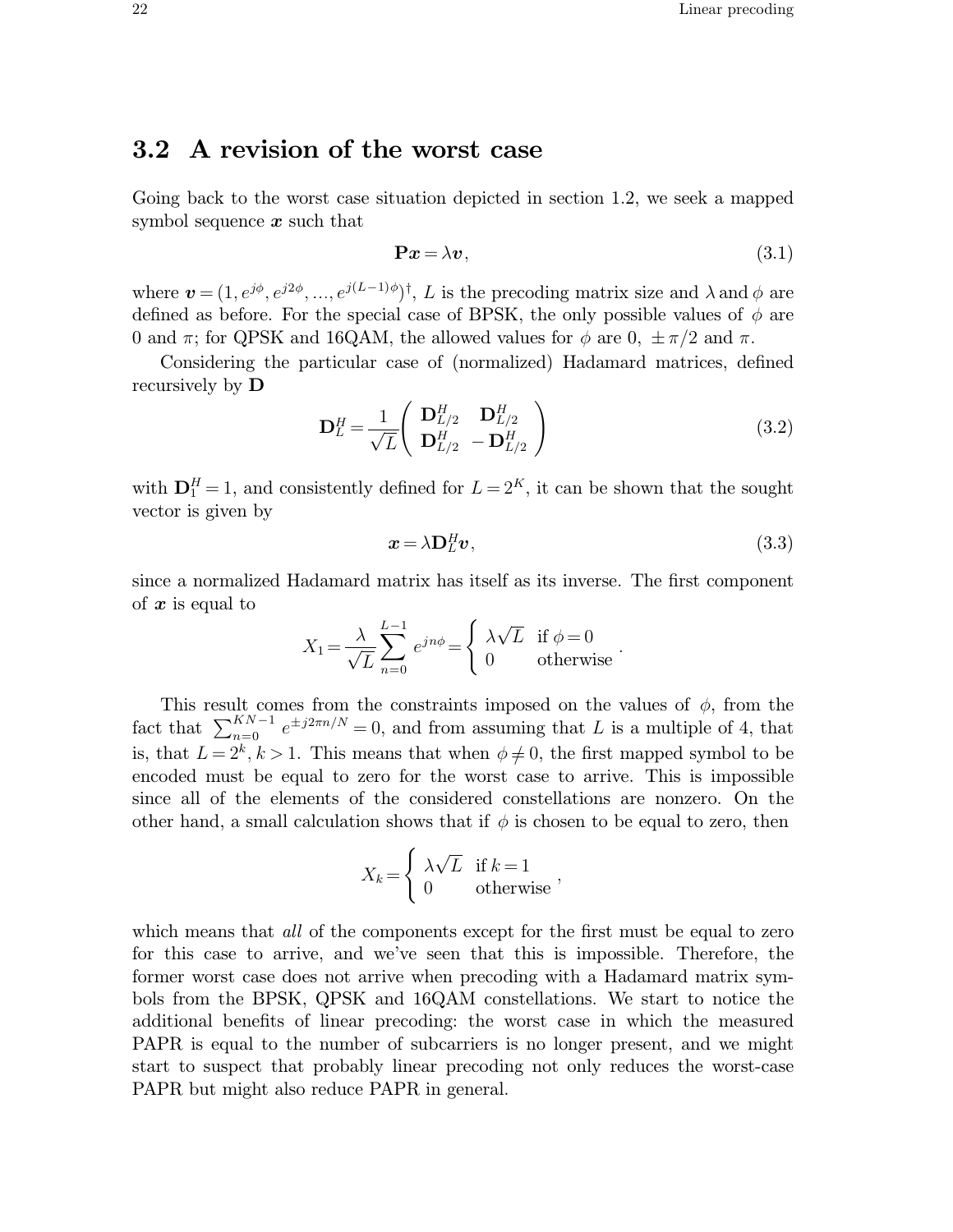## **3.3 Reduction of PAPR**

To show the fact that linear precoding can reduce PAPR, simulations can be done in order to find the CCDF curves for linearly precoded OFDM PAPR. The required simulations were done by Castillo [4], and the resulting CCDF function is presented below. The mapped symbols belong to a 16QAM constellation.



**Figure 3.2.** CCDF of linearly precoded OFDM PAPR using Hadamard matrices. As seen above, as the precoding matrix is chosen larger, the CCDF curve shifts to the left, showing a reduction of PAPR.

This graph shows the modest reduction in PAPR achieved through the addition of linear precoding. As the matrix size grows larger PAPR is reduced, which confirms the guess we made above when making calculations for the worst case. It is interesting to notice that linear precoding reduces PAPR even though it enlarges the constellation used in the system, as shown in chapter 4 of Castillo. Intuitively speaking, if a larger constellation were to be sent through an OFDM modulation, the resulting signal's amplitude should be increased, but this is not the case. Let us also remember that a matrix product increases the complexity level of the emitter, particularly if the matrix size is chosen fairly large. For this reason, a Hadamard matrix of size 8 will be chosen for all simulations. For this matrix, the following performance was obtained.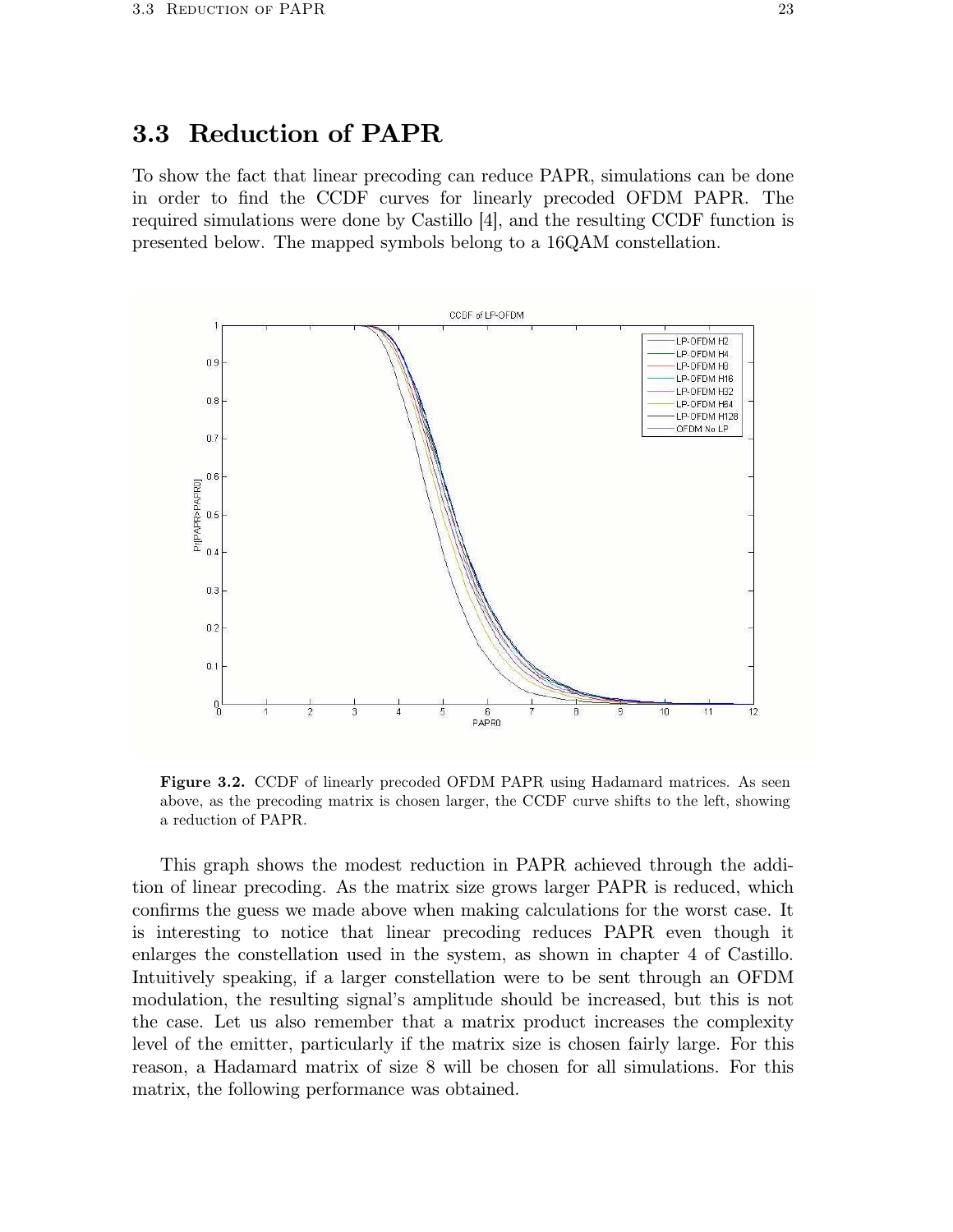

**Figure 3.3.** OFDM system with and without linear precoding using a Hadamard matrix of size 8 over an AWGN channel.

The obtained performance with linear precoding shows no change when compared to the performance without linear precoding. This result is consistent with the statement that linear precoding is predominantly useful when transmitting through a frequency-selective channel, as mentioned in the introduction. Hence, since the channel used in the figure is AWGN (a non-selective channel), there is no difference at all. However, as shown in, for instance, chapter 3 of [3], this is not the case over fading (Rayleigh) channels. At low values of the Signal to Noise Ratio (SNR), the non-precoded system shows a slightly better performance, while the better performance belongs to the precoded system at larger values of the SNR. Also, the value of the SNR at which a linearly precoded system's performance becomes better than that of a non-precoded system depends on the type of receiver used. As a matter of fact, a precoded system with Minimum Mean Square Error equalization surpasses a non-precoded system at a lower SNR than a system with zero forcing equalization. This can also be seen in [3].

With this final result, we have shown that linear precoding reduces PAPR slightly without damaging the information inside the signal and that at high values of SNR it enhances the communication system's performance slightly. On top of this, we expect an even better performance over a Rayleigh channel, where the real significance of linear precoding, i.e. providing diversity to the sent signal, makes its appearance.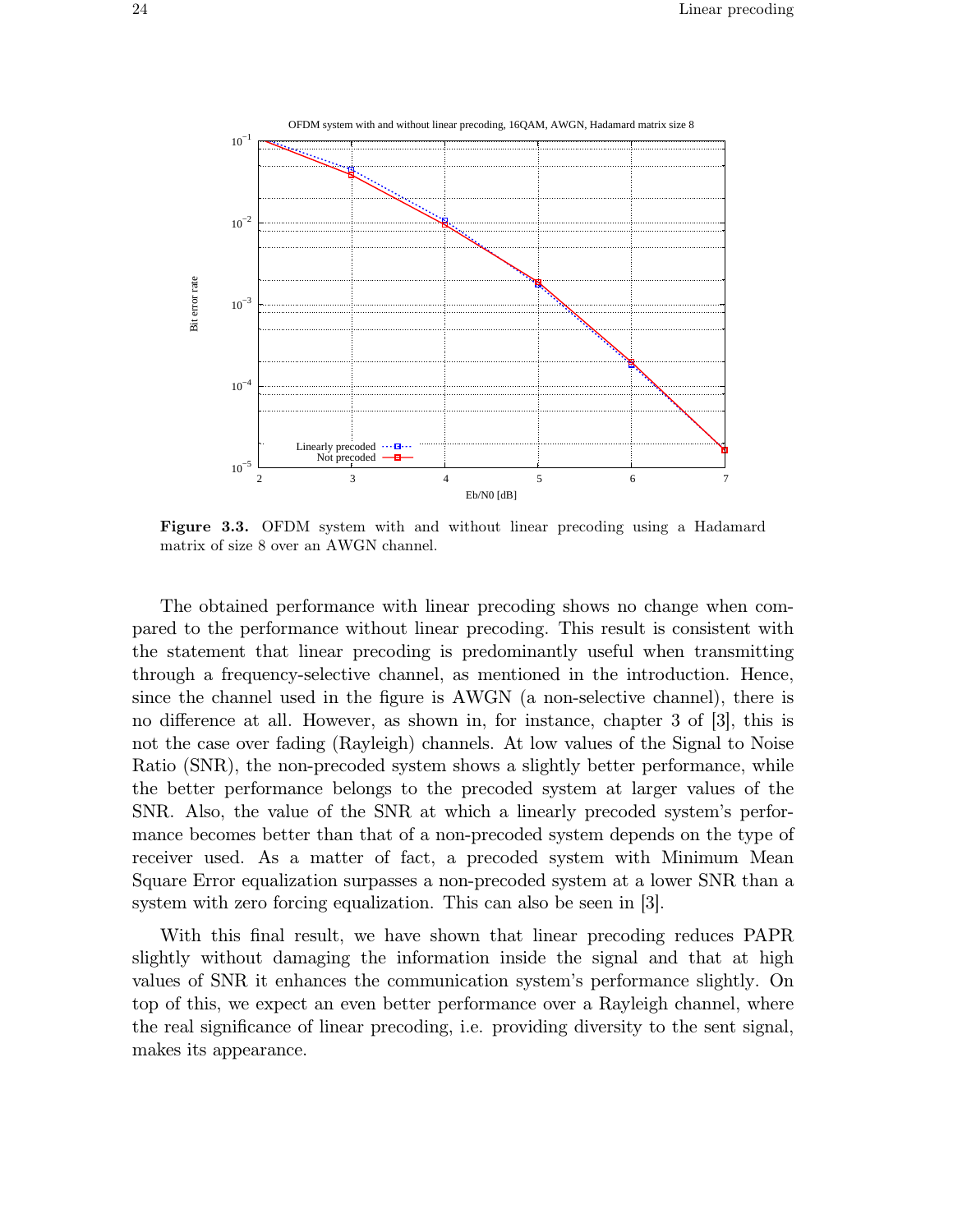## **3.4 Clipping and linear precoding**

As linear precoding reduces PAPR, and so does the clipping and filtering technique, it seems to be worthwhile to try and use both techniques at the same time. The emitter is represented by the following block diagram.



Figure 3.4. Block diagram for an OFDM emitter with clipping, filtering and linear precoding. The receiver is the same as the one used for a linearly precoded OFDM system.

From this system we would expect a slight improvement in performance provided by the linear precoding, since it reduces the PAPR of the OFDM signal and hence the part of the signal severed by the clipping and filtering process should not be as large as in the non-precoded case.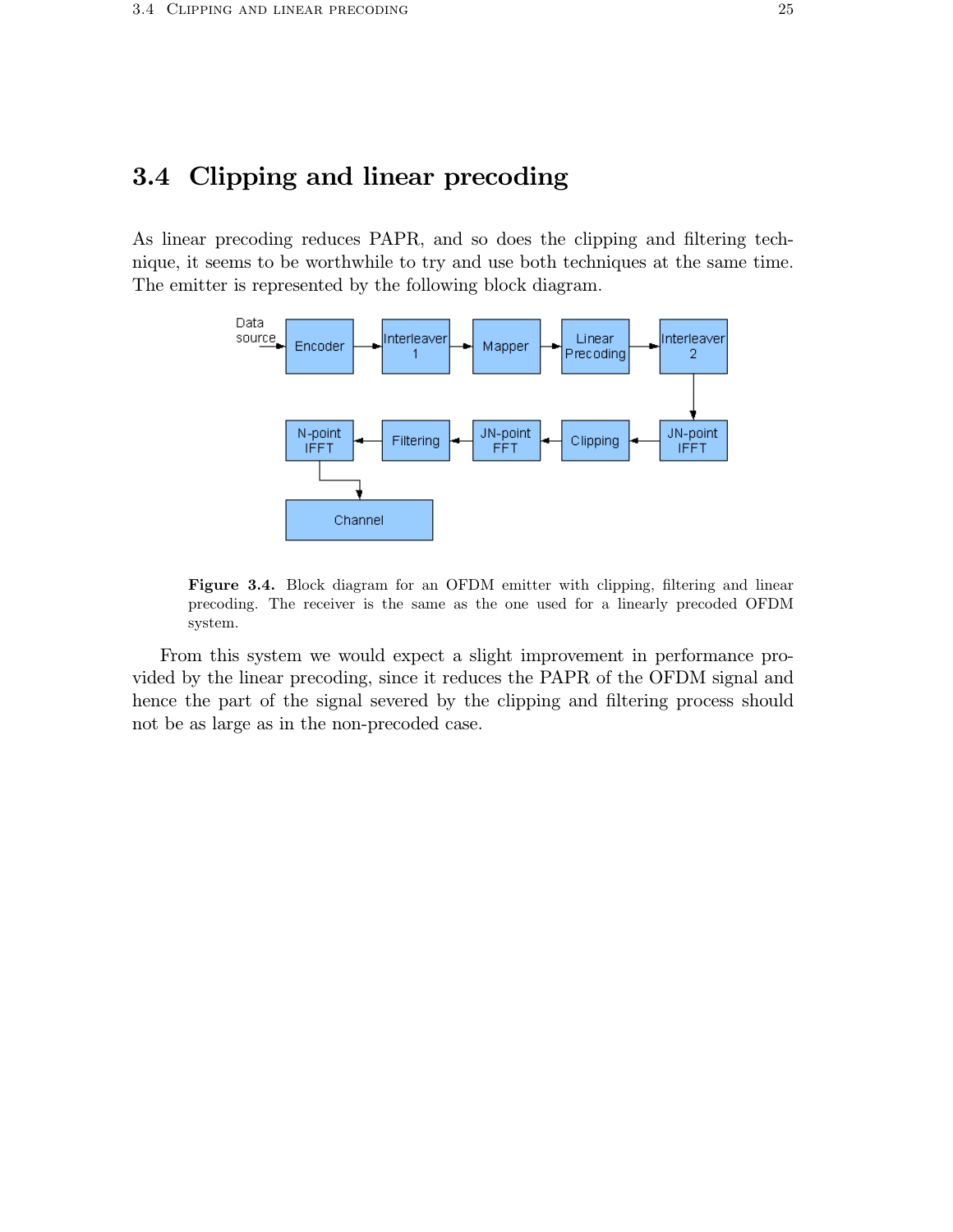



**Figure 3.5.** Performance of a precoded and clipped OFDM system for a variety of clipping ratios. As mentioned before, the linearly precoded and non-precoded unclipped system's performance curves are identical. They are shown from this point on for the sake of completeness.

Figure 3.5 shows the performance of the system proposed above. The curves on the bottom left region of the graph correspond to the case in which no clipping is performed. As could be expected, the effect of the clipping ratio is still the same: as it becomes smaller, the system performance degradates significantly. However, at sufficiently large SNRs, the curves produced by the linearly precoded system show a slightly better performance than those produced without it, which was expected. However, the question of whether using linear precoding is of real benefit to the system remains, since the improvement in system performance is rather small over AWGN channels. In the following chapter, we will continue testing linear precoding in different situations to see whether it is useful for achieving a better performance.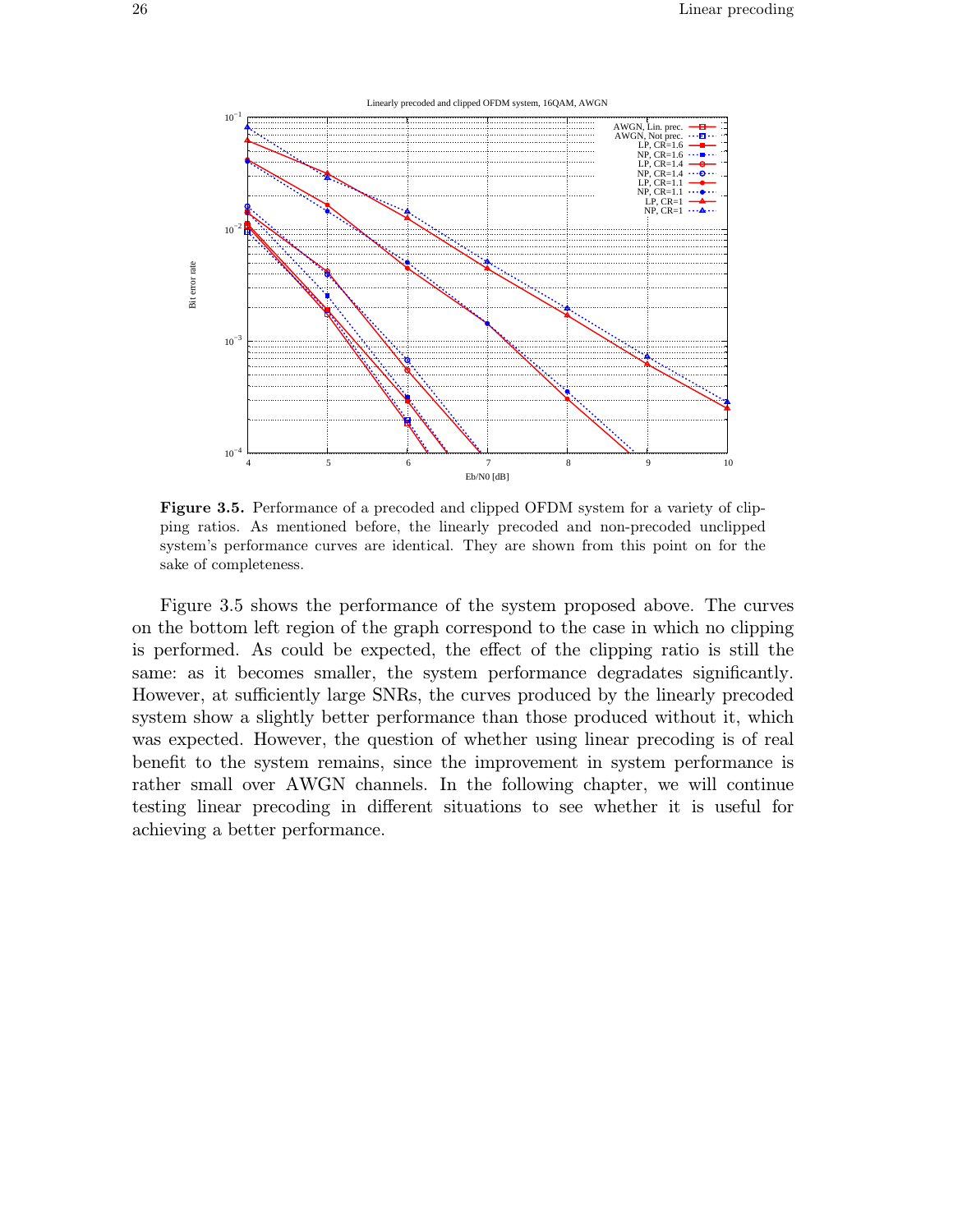# **Chapter 4**

# **An iterative technique for clipped OFDM signals**

Several different techniques for boosting a clipped OFDM system's performance have been proposed in the last few years. Castillo [4] focused his work on implementing and testing two techniques whose aim is to minimize the effect of clipping on system performance.

One of them is the Turbo Decision Aided Reconstruction of clipping noise, proposed by Kim and Stuber [11]. The emitter in this case is the same as the one shown in figure 2.1, and the receiver has a main branch consisting of an IDFT, an equalization stage for the channel coefficients, a demapping and deinterleaving stage and a decoding and correcting stage, namely, a decoder for the convolutional (channel) encoding. The reconstruction of the power peaks is done as follows: the originally received and equalized mapped symbol sequence is brought back to the time domain via an IDFT and it is compared to a corrected mapped symbol sequence in the time domain produced using the corrected data from the decoder. A new mapped symbol sequence is then chosen from this comparison. If a time-domain element<sup>4.1</sup> from the corrected sequence has an amplitude higher than that defined by the clipping ratio at the emitter, then the element from the corrected sequence is chosen, and the element from the original sequence is chosen otherwise. Taking the DFT of this new sequence, a new mapped symbol sequence is produced and taken through the process of demapping, deinterleaving and decoding, as with the original sequence, to produce a new corrected mapped symbol sequence and repeat the process until a given number of iterations is reached. A block diagram for this system can be found in [4] and a more formal definition of this technique can be found in [11].

The remarkable issue to point out for this technique is the number of DFTs needed to complete the receiver. To get the mapped symbol sequence from the channel, a DFT is needed; in order to compare the original and corrected symbol sequences in the time domain, two IDFTs are needed, and finally, to get the frequency-domain representation of the newly chosen time-domain element sequence another DFT is needed. The total number of needed DFTs is four. The second technique studied in [4], the Iterative Estimation and Cancellation of clipping noise for OFDM signals (IEC) proposed by Chen and Haimovich [8], needs only

<sup>4.1.</sup> In this context, the word "element" refers to one of the time-domain samples of the ODFM signal. This distinction is made so that the time-domain samples are not confused with the (frequencydomain) mapped symbols from which the OFDM signal is constructed.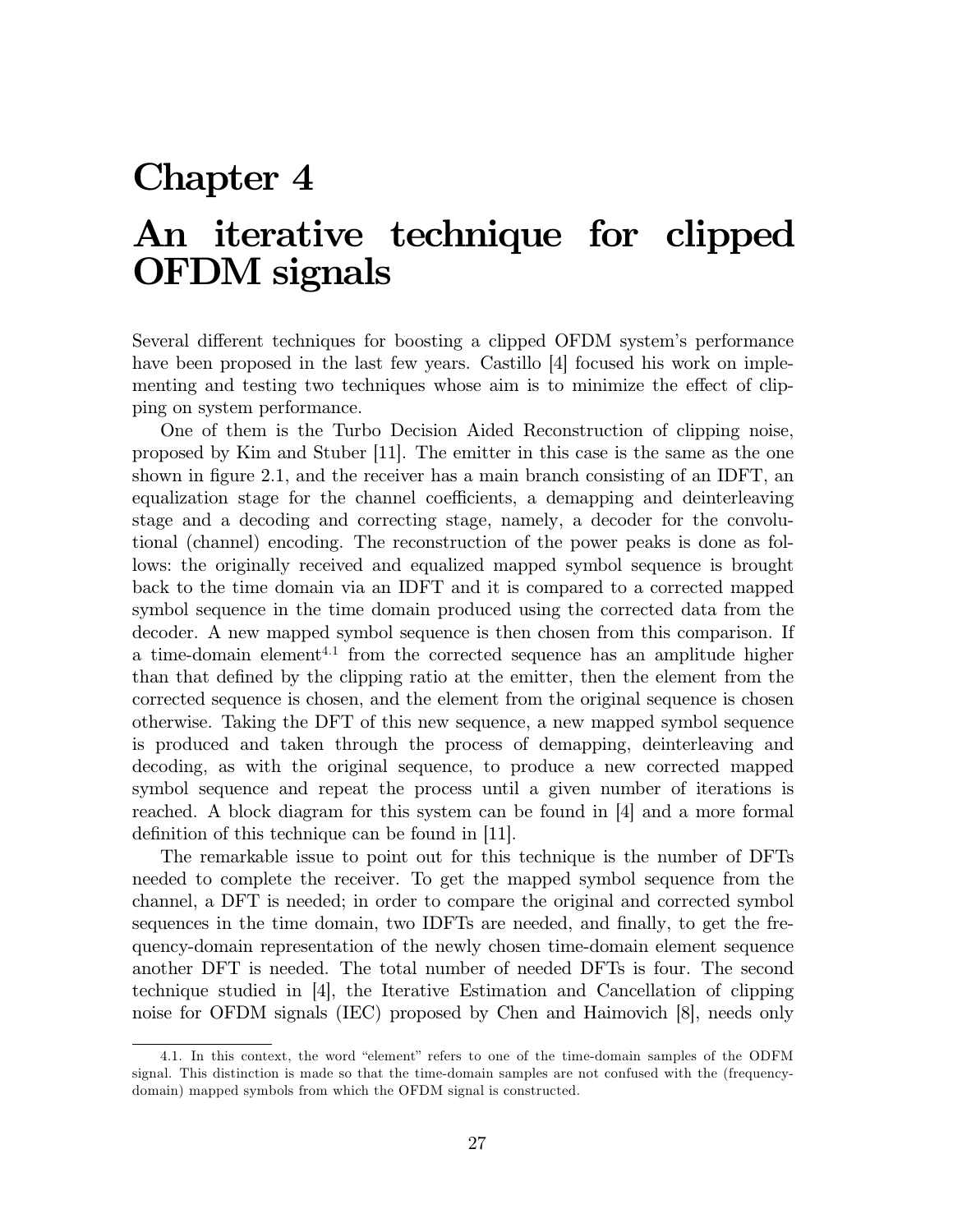three DFTs, as will be shown below, and Castillo [4] himself showed that both systems achieve similar performances. It is for these reasons that we have chosen to study the performance of a clipped OFDM system with IEC implemented at the receiver. We will now turn to the definition of the receiver.

#### **4.1 The IEC receiver**



**Figure 4.1.** IEC-implementing clipped-OFDM receiver. The entrance of information from the channel into the FFT is not shown in the figure.

Figure 4.1 shows the IEC receiver as proposed by Chen and Haimovich [8]. As the incoming signal is brought to the time domain by the FFT shown at the left of the figure, the sequence of received symbols is

$$
Y_k = H_k(\alpha X_k + d_k) + Z_k,
$$

as it was stated in equation 2.6. As defined before,  $H_k$  is the channel coefficient acting on a given subcarrier frequency,  $\alpha$  and  $d_k$  are the attenuation and noise induced by the clipping process, respectively, and  $Z_k$  is AWGN. An estimation of the correct information is made from these received symbols, leading to the decision block on the right. However, since the channel coding used here is convolutional coding, through a MAP or Soft Output Viterbi decoding Algorithm a series of corrected symbols  $\hat{X}_k$  can be obtained after interleaving and mapping, as in the emitter. Two branches spawn from the output of the soft mapping block: one of them reproduces the clipping process at the emitter and the other calculates the theoretical attenuation of  $\alpha$  introduced by clipping, since it can be calculated from the clipping ratio. These branches yield  $\alpha \hat{X}_k + \hat{d}_k$  and  $\alpha \hat{X}_k$  respectively. These two results are subtracted and scaled by the channel coefficient  $H_k$ , and finally, this result is subtracted from the originally received sequence, yielding

$$
Y'_{k} = Y_{k} - H_{k}\hat{d}_{k} = H_{k}(\alpha X_{k} + d_{k}) + Z_{k} - H_{k}\hat{d}_{k} = H_{k}(\alpha X_{k} + d_{k} - \hat{d}_{k}) + Z_{k}.
$$
 (4.1)

Assuming an eventually perfect symbol estimation,  $d_k = \hat{d}_k$ , and so the clipping noise is perfectly cancelled. The information from which new estimations are done comes from

$$
Y_k' = \alpha H_k X_k + Z_k.
$$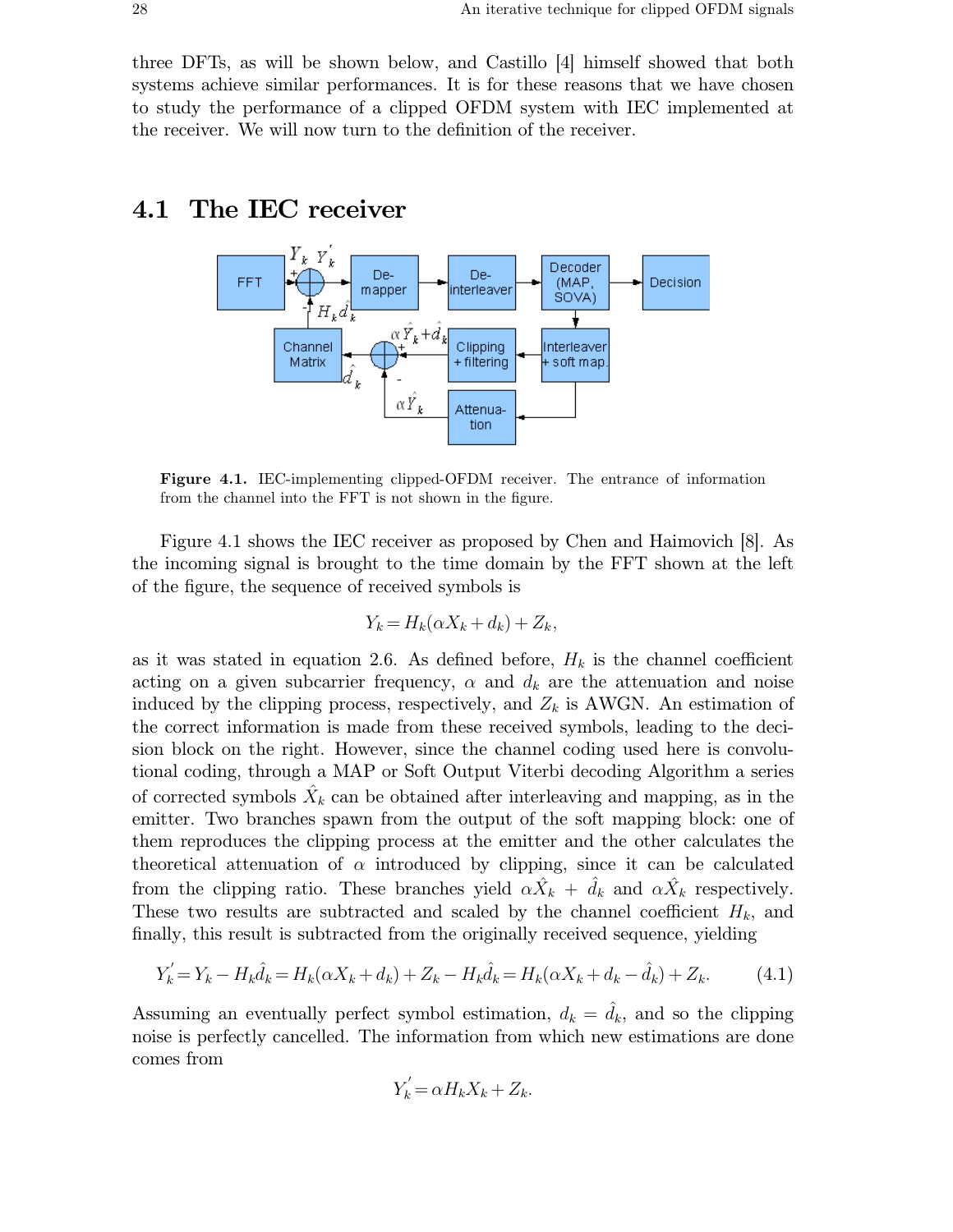This seems to be a very powerful result, considering that only three DFTs were used: one for the retrieval of symbols from the channel and two more that are needed for clipping and filtering the estimated symbol sequence. The next step is to test this system's performance, and this will be done in the following section.

### **4.2 Performance and some modifications**

The first test conducted on this system was done over an AWGN channel  $(H_k =$ 1). Performance was measured for a clipping ratio of 1; encoding is done via a rate  $1/2$  convolutional code with  $(133, 171)_8$  as generating polynomials, the chosen constellation is 16QAM, the oversampling factor for the clipping process is 16 and a Max-Log-MAP algorithm works as the channel decoder. The results are presented below.



**Figure 4.2.** OFDM system clipped with CR=1. There is a significant improvement in performance, but the non-clipped system's curve is far from being reached.

The first fact to be noticed from the curves in figure 4.2 is that a significant boost in performance is achieved with only one iteration, and the curve for the second iteration approaches the curve for ideal cancellation as the SNR becomes larger. Furthermore, for SNR>8dB only one iteration is needed, since the curves for both iterations show almost the same performance. However, it is surprising that not even the curve for ideal cancellation approaches the curve for an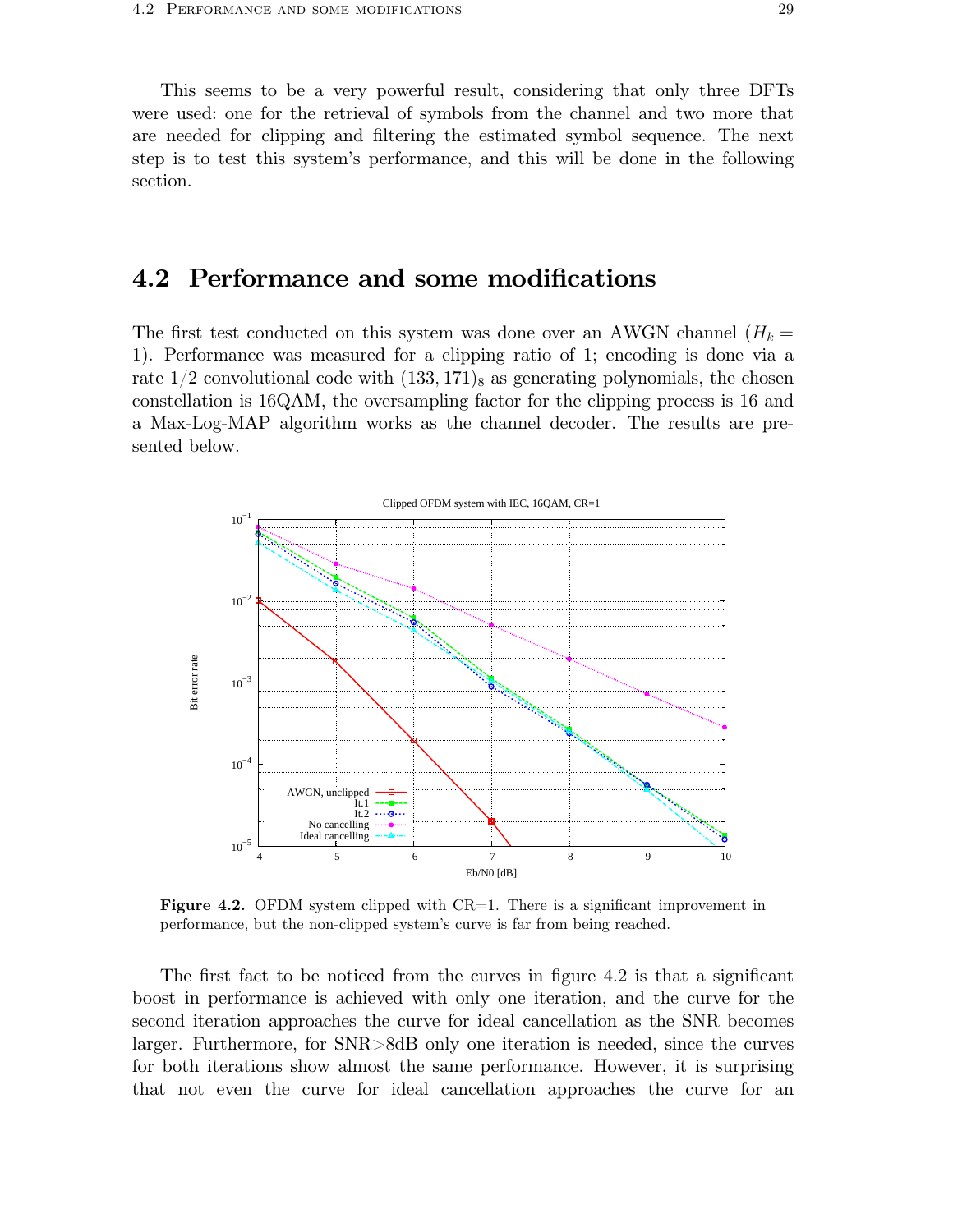unclipped OFDM system. However, we must keep in mind that attenuation plays a role in the decisions made at the receiver for a 16QAM constellation, a problem that should not arise in QPSK nor BPSK. Indeed, since the symbols obtained after ideal cancelling of clipping noise are given in this case by  $Y_k^{\prime} = \alpha X_k + Z_k$ , we need to take away the second effect of the clipping process, i.e. attenuation. The simplest solution for this problem would be to perform a zero-forcing equalization at the input of the demapper, that is, to multiply every symbol by  $\alpha^{-1}$ . In that case, the noisy symbols corrected by the cancellation technique become

$$
Y'_{k} = H_{k} \left( X_{k} + \frac{d_{k} - \hat{d}_{k}}{\alpha} \right) + \frac{Z_{k}}{\alpha}.
$$
\n(4.2)

From figure 4.2, we know that the cancellation of clipping noise is quite effective, and hence the second term inside the parentheses in the above equation should not bother the system at the second iteration. The Gaussian noise term, however, will be amplified at smaller values of the CR, and hence we should expect the system performance curve for the ideal cancellation scenario to be parallel and shifted to the right of the unclipped system performance curve. This shifting should be further increased by the fact that, according to eq. 29 of [6], the signal power is written as  $P_{\text{tot}} = \alpha^2 P_{\text{sig}} + P_{\text{dis}}$ . That is, the total signal power as stated in equation 2.7 is divided into two parts; one of them contains the sent information (and is attenuated by a factor of  $\alpha^2$ ) and the other contains the distortion provoked by clipping the signal. These two factors should shift the ideal cancellation performance curve to the right in a noticeable manner.



**Figure 4.3.** Reproduction of the simulation shown in figure 4.2, including zero-forcing equalization.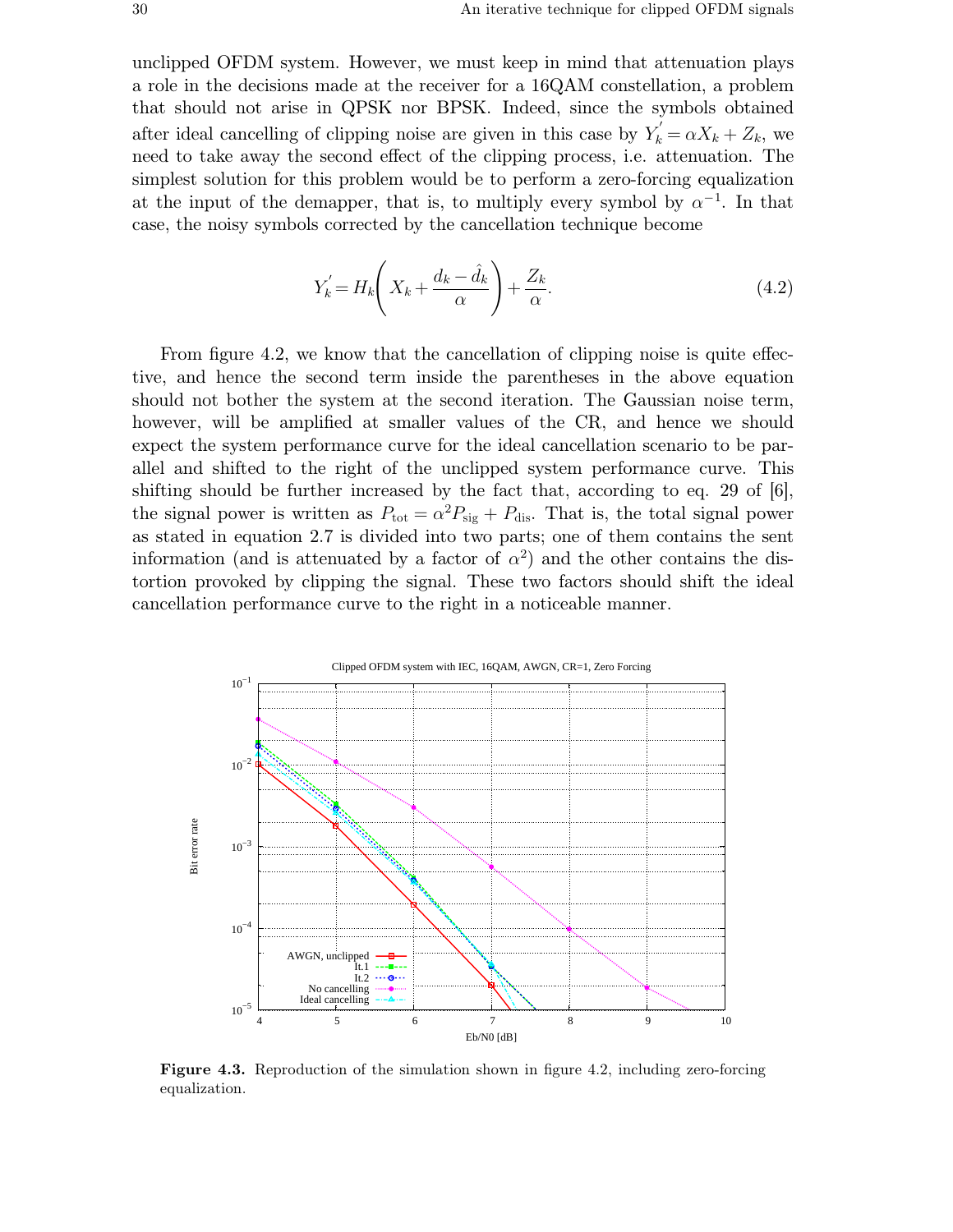The results of adding the zero-forcing equalization are shown in figure 4.3. They show that, in terms of performance, this new system is very close to the unclipped one, showing a loss of about 0.3dB in the worst case for the first iteration, and that for SNRs larger than 6dB it is enough to perform only one iteration to obtain a performance reasonably close to the one obtained through ideal cancelling. Also, our predictions on how this system's performance curves would be parallel and shifted to the right of the unclipped case are confirmed. To lessen the amplification done on the gaussian noise term and still perform a proper equalization, a Minimum Mean Square Error equalization could be used instead of zero-forcing. The constant to be multiplied is

$$
\frac{\alpha}{\alpha^2 + \sigma_w^2/\sigma_x^2},
$$

where  $\sigma_w^2$  and  $\sigma_x^2$  are the noise variance and the average power of an equally probable random sequence of constellation elements. In this case, since the constellation used is 16QAM,  $\sigma_x^2 = 10$ . Using this at the equalization stage yields the following performance.



**Figure 4.4.** A simulation similar to that of figure 4.3, with an MMSE equalization instead of zero-forcing.

There is no visible difference between figures 4.3 and 4.4; the curves obtained seem to have the same behavior and, in fact, when the figures are investigated closely, we find that the better performance belongs to the zero-forcing equalized version of this system, even though it is only a slight advantage.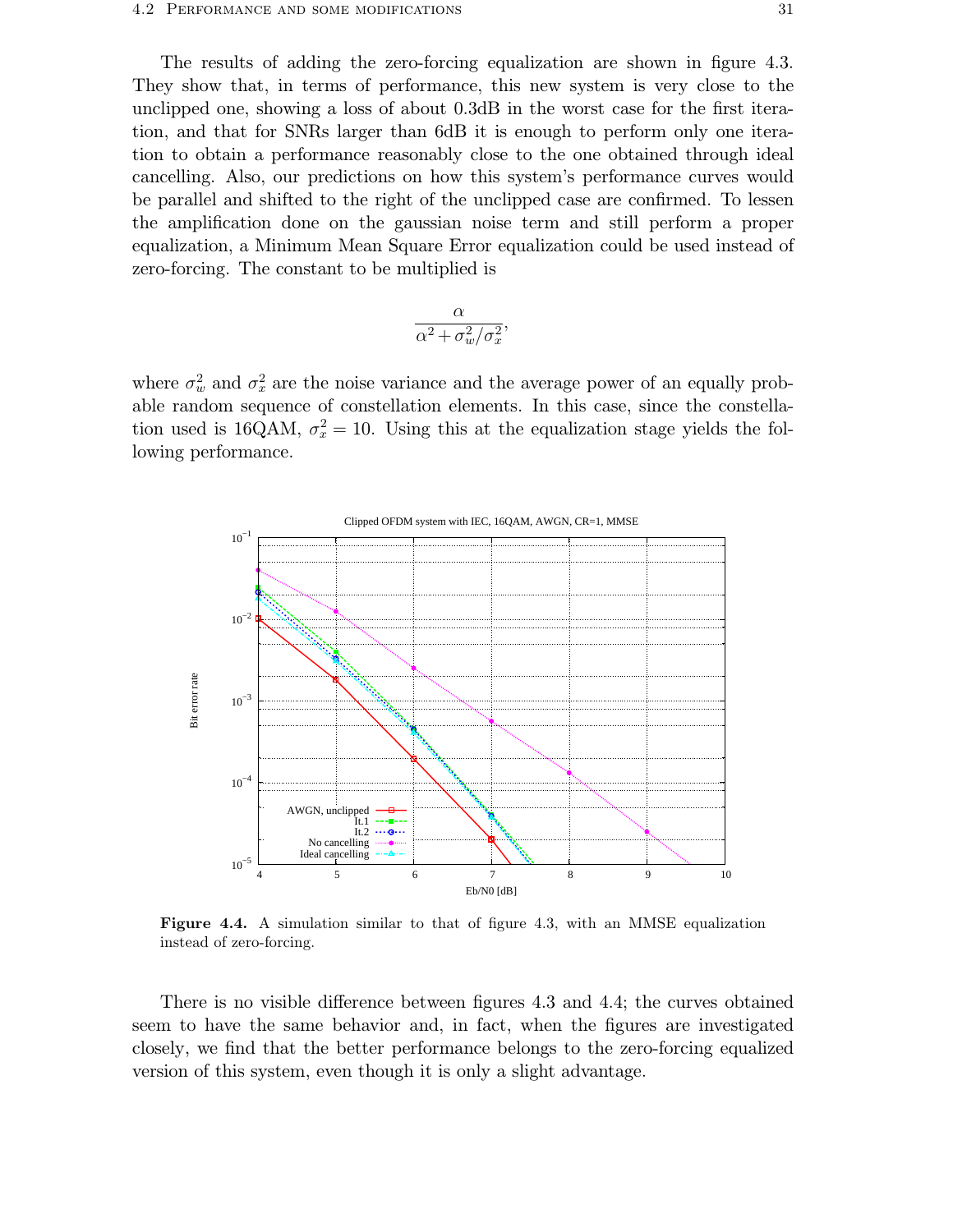In the preceding chapter, the benefits of combining clipping and linear precoding were explored. Motivated by the slightly better performance of precoded systems at high SNRs, the above simulations will be reproduced for systems similar to those considered at the above simulations, the only difference being a linear precoding stage consisting of a size 8 Hadamard matrix. The results are shown below.



**Figure 4.5.** Clipped OFDM system with parameters equal to those of fig. 4.2 and including linear precoding.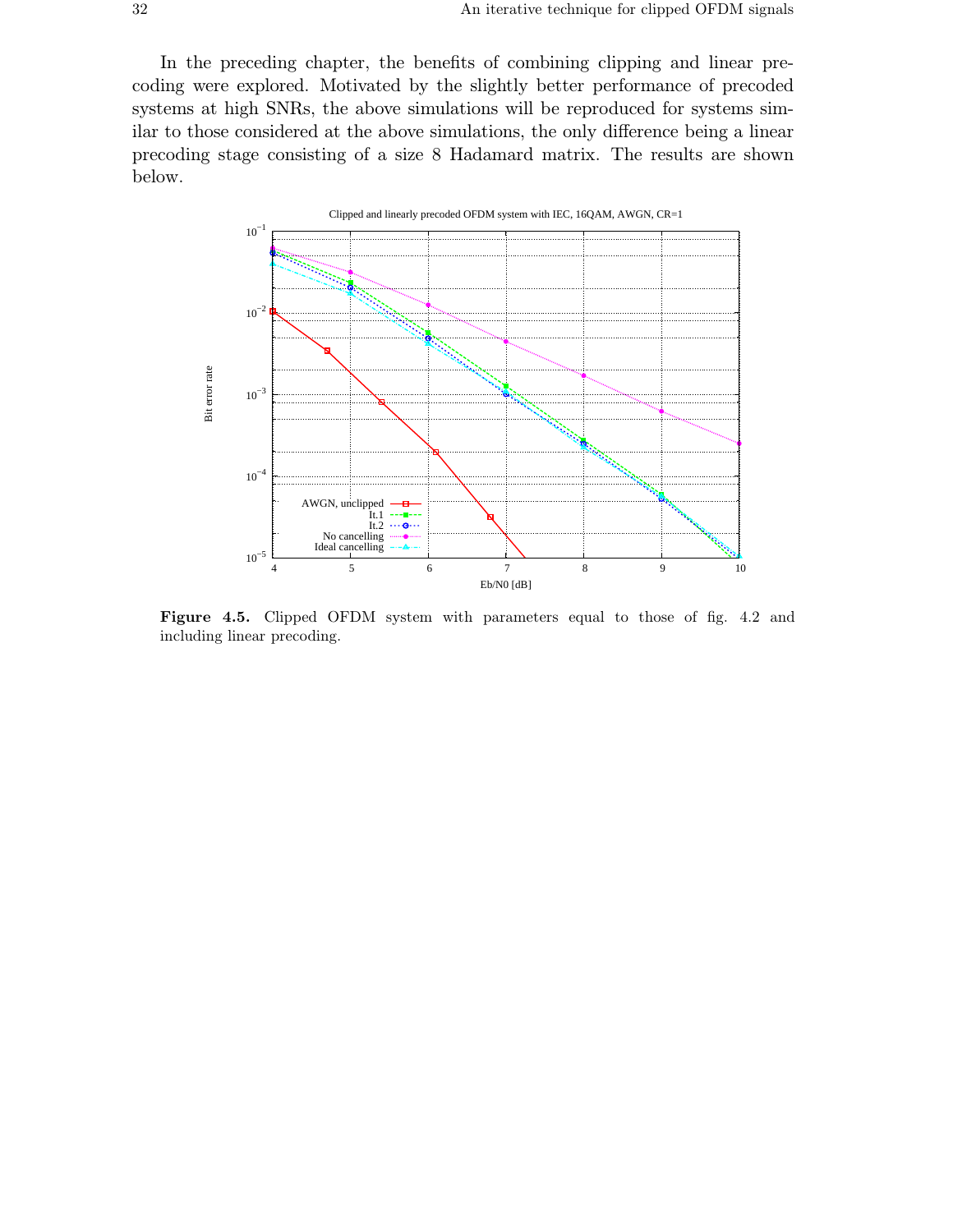

**Figure 4.6.** Linearly precoded and clipped OFDM system with zero-forcing equalization.



**Figure 4.7.** Linearly precoded and clipped OFDM system with MMSE equalization.

As might be expected, these results are similar in every way to those without linear precoding except for a slight improvement. This has become customary to this point, given what we already know from linear precoding; since it reduces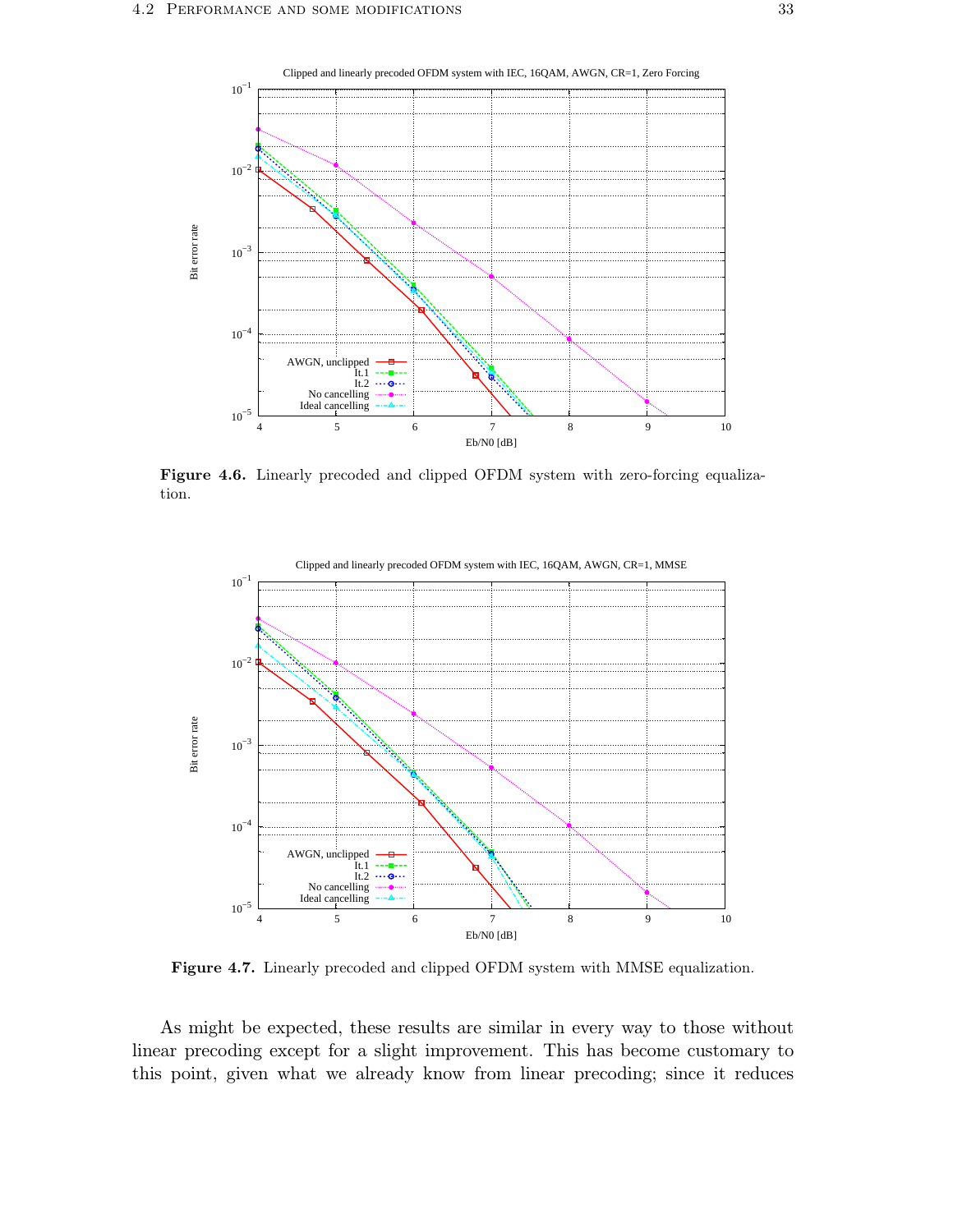slightly the OFDM signal's PAPR, as it is clipped and filtered a lesser amont of the signal is clipped and therefore less information is lost in the process.

It is here where we come to a final improvement to the system in terms of a lower bound for the clipping ratio. Since the noise term is being amplified, we must find a CR such that the attenuation factor  $\alpha$  is closer to 1 and that is still low enough to maintain a low PAPR. If we choose a less strict clipping ratio, for instance one of 1.2, then the results are as follows.



**Figure 4.8.** A linearly precoded, clipped and zero-forcing equalized OFDM system with clipping ratio equal to 1.2.

For this clipping ratio, and taking advantage of the small boost given by the linear precoding, we find a set of curves that show a loss of around 0.1dB with respect to the unclipped system. Moreover, in the region covered by this plot, it can be seen that for SNRs larger than 5dB only one iteration is needed to obtain a performance quite comparable to the unclipped system. This result, combined with figure 2.2 shows that with the proposed technique PAPR can be held to under a value of 4 and still get a performance close to that of an unclipped system over a Gaussian channel.

As tests have only been done over Gaussian channels, we now turn to a blockfading multipath channel. For the following simulation, a white Rayleigh channel was used and 16 trajectories were considered. The receiver has a zero-forcing equalization for both channel frequency response and clipping attenuation, linear precoding is performed through a size 8 hadamard matrix and the mapped symbols belong to a 16QAM constellation. IEC is implemented at the receiver. The results are presented below.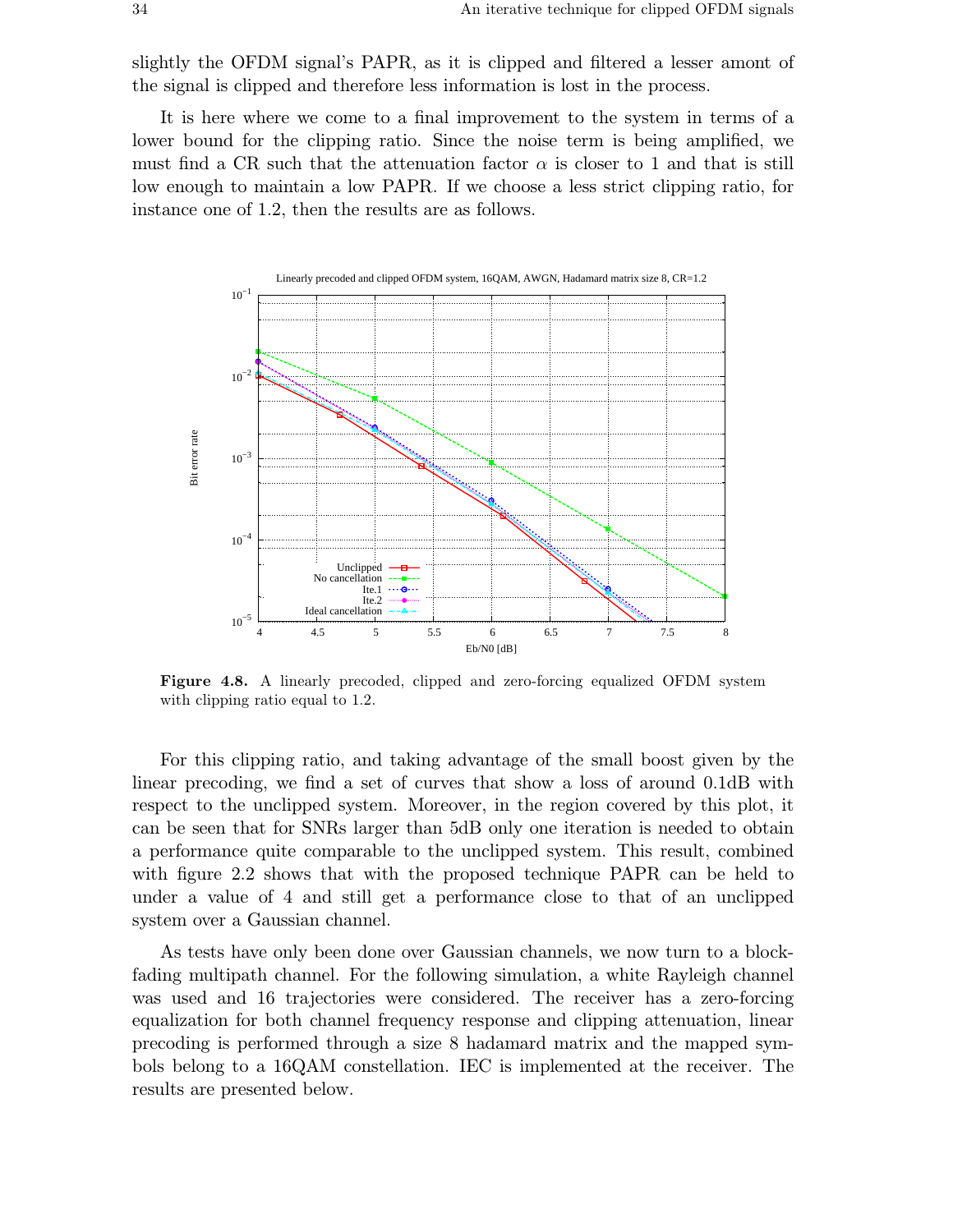

**Figure 4.9.** Clipped OFDM system with linear precoding, IEC and zero forcing equalization over a 16-path white Rayleigh channel. The clipping ratio is set to 1.

Though at the time of completion of this report there were still a number of problems with the simulation<sup>4.2</sup>, some information can still be extracted from figure 4.9. To start with, we can point out that the loss due to clipping and filtering is of about 1dB at the low SNR region of the graph and slowly decreases to about 0.6dB at the bottom right corner of the figure. This means that at a sufficiently high signal to noise ratio, the loss due to clipping is not as radical as before, when testing over a Gaussian channel. Secondly, there seems to be no improvement over the first IEC iteration when two of them are done. Though there is still a difference between the curves of the first and second iterations and the ideal cancellation curve at low SNRs, it seems that further iterations are unimportant if we wish to improve the system's performance. Finally, at SNRs larger than 16dB the curves for the two iterations and the ideal cancellation of clipping noise coincide. This means that for sufficiently high SNRs it is not necessary to do more than one iteration, since the upper bound for the IEC system performance has already been achieved. Finally, as stated in section 4.2, we find a small but inevitable difference between the unclipped system and the ideal cancelling system curves that comes from clipping and that results in noise amplification and useful signal power attenuation.

<sup>4.2.</sup> The problems encountered here were related with the unclipped system performance. As the curve on the bottom left corner of figure 4.9 was compared with a series of reference curves, it was not possible to fully validate the system's performance, hence making these results only partially valid. Future work is to be undertaken on this simulation to present valid results on its totality.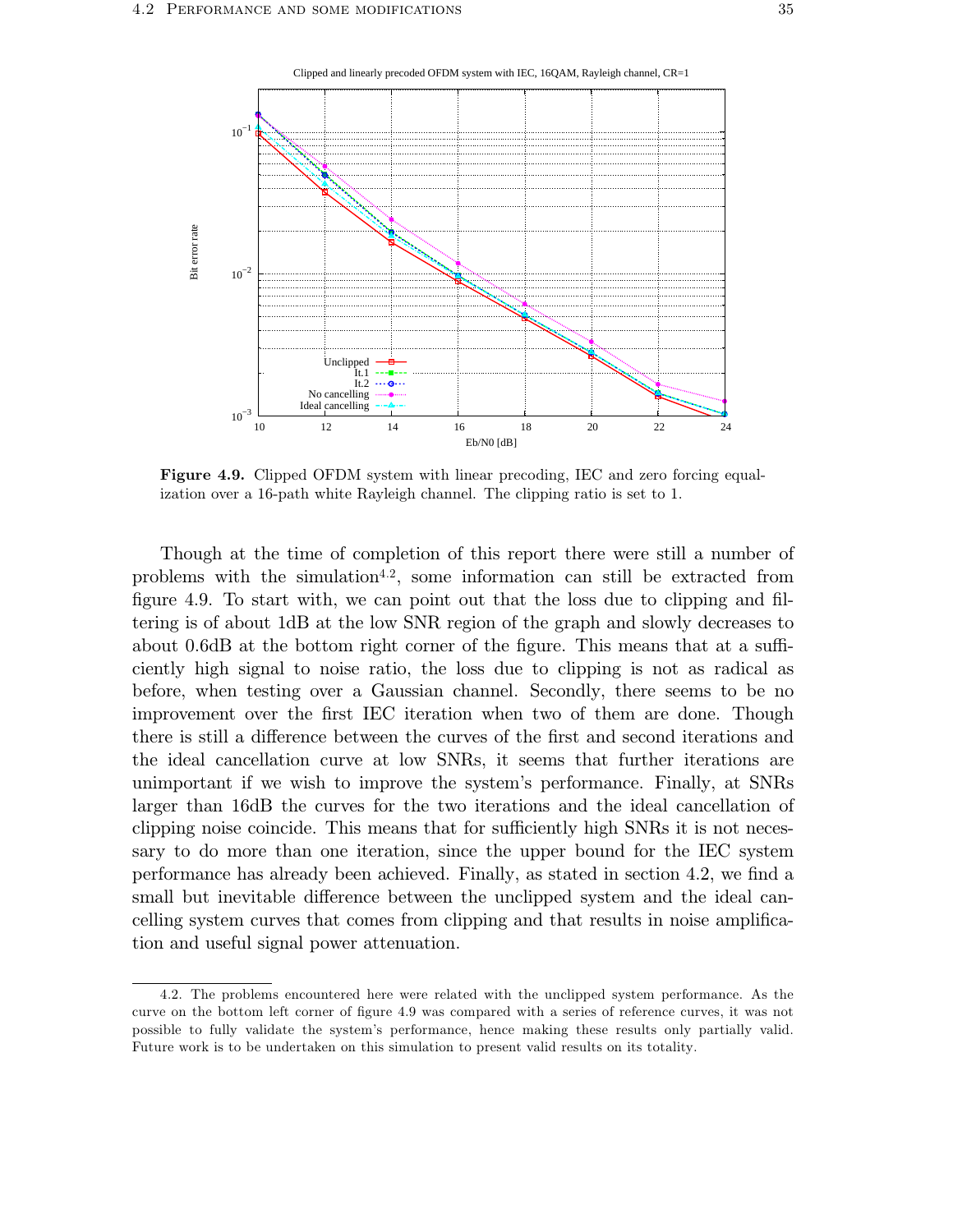## **4.3 A clipped system with iterative treatment of linearly precoded OFDM**

Le Masson [3] proposed an iterative scheme for linearly precoded OFDM. This system's transmitter is the same as in figure 3.1, while the receiver is the one shown in figure 4.10.



**Figure 4.10.** Block diagram of Le Masson's OFDM receiver with iterative treatment of linear precoding. Above is the general block diagram, and as before, the entrance from the channel into the FFT block is omitted. Below is the definition of the precoding treatment block; inputs and outputs in this figure correspond to those in the general block diagram.

The core of this system is the precoding treatment block. It receives a nonequalized, deinterleaved and linearly precoded symbol sequence  $(Y_k)$  and an estimated symbol sequence coming from the decoder block through an interleaving and soft mapping blocks  $(\hat{X}_k)$  to return a new corrected linearly precoded symbol sequence  $(\tilde{X}_k)$ . Each block inside the precoding treatment is defined below, as stated in [3].

$$
g_0 = \frac{1}{L} \sum_{k=0}^{L-1} q_k h_k \tag{4.3}
$$

$$
q_k = \lambda \frac{h_k^{\star}}{(\sigma_x^2 - \hat{\sigma}_x^2)|h_k|^2 + \sigma_w^2}
$$
\n(4.4)

$$
\lambda = \frac{\sigma_x^2}{1 + \beta \sigma_x^2} \tag{4.5}
$$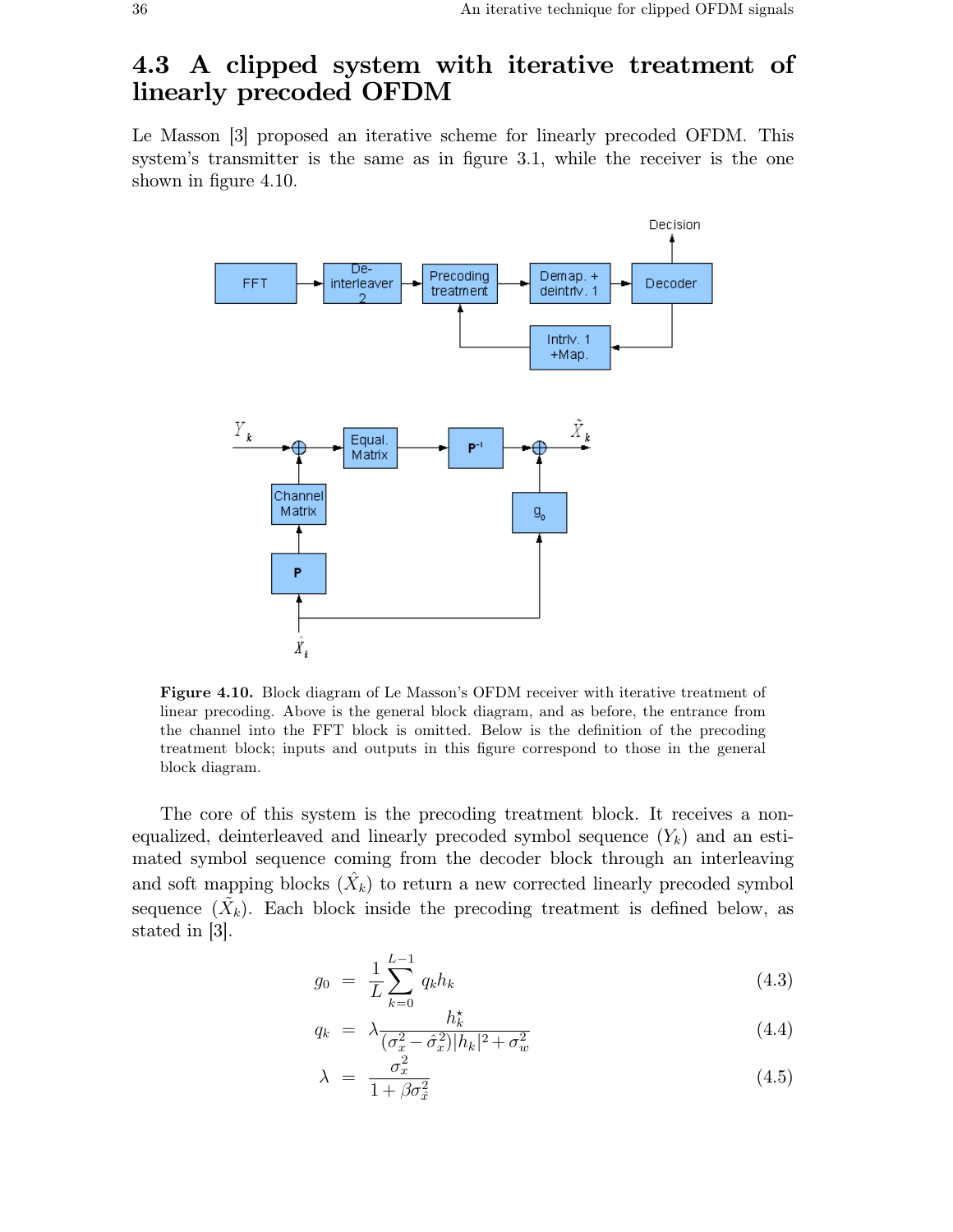$$
\beta = \frac{1}{L} \sum_{k=0}^{L-1} \left| \frac{h_k}{\alpha_k} \right|^2 \tag{4.6}
$$

$$
\alpha_k = ((\sigma_x^2 - \hat{\sigma}_x^2)|h_k|^2 + \sigma_w^2)^{1/2}
$$
\n(4.7)

The channel attenuation coefficients  $h_k$  can be represented through a diagonal matrix, **H**. The equalization matrix **Q** is diagonal as well and has  $q_k$  as its elements. These are defined by  $h_k$ ,  $\lambda$ ,  $\sigma_w^2$ ,  $\sigma_x^2$  and  $\sigma_x^2$ . The last three variances are the noise variance, the transmitted symbol variance assuming that all symbols appear with the same probability, and the estimated symbol variance calculated from the estimated symbols coming from the decoding block.  $\lambda$  is defined in the equations above.

This receiver was tested along with a clipped and linearly precoded OFDM emitter. The precoding was performed using a size 8 Hadamard matrix, the channel is a WLAN channel that includes 16 trajectories and a doppler shift corresponding to a speed of 30m/s and 5 iterations were performed 4.3. The parameters for the channel encoder and decoder are the same as those used before.



**Figure 4.11.** Clipped and precoded OFDM transmitter tested with J. Le Masson's iterative linear precoding treatment receiver over a multipath fading channel. Packet error rates worsen as the CR drops below 1.6.

In figure 4.11, performance curves for this receiver are shown for a variety of clipping ratios. Ideal cancelling curves were calculated for a system without clipping. It is noticeable that performance in terms of PER seems to be significantly damaged only for clipping ratios of less than 1.6. However, for this same value of

<sup>4.3.</sup> Let us note that in this case the number of iterations is counted from the first made decision, that is, the decision made without any a-priori information is the first iteration, while in the case of IEC this was the zero-th iteration.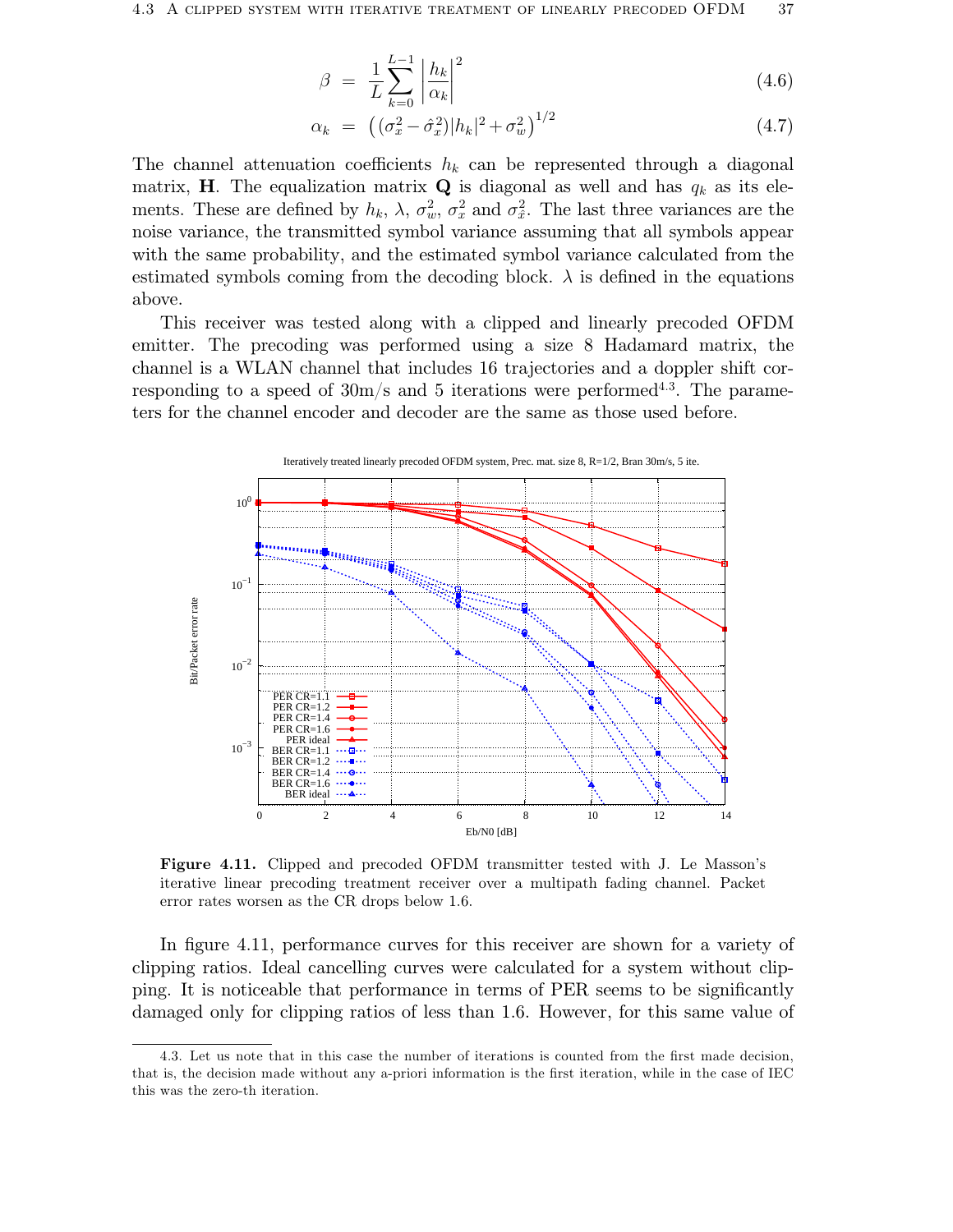the clipping ratio, the BER is significantly more damaged. This is to be expected, however, since one packet error means *at least* one bit error in the package. Therefore, the same number of *packets* is damaged with or without clipping at CR=1.6, while the damaged *bits* are certainly greater.

#### **4.4 Comments**

In this chapter, a pair of iterative methods were tested with the purpose of using the clipping technique while trying not to damage the communication system's performance.

The first method, Chen and Haimovich's IEC [8], yielded impressive results over a Gaussian channel, leaving the system's performance untouched at  $CR=1.2$ when used along with linear precoding. However, its performance over a multipath fading channel is still a partial unknown, and considering that the IEC technique is mainly focused on removing the clipping noise at the receiver, the gain obtained through the use of linear precoding could be almost negligeable. As a matter of fact, only a zero forcing equalization was used as treatment for the linear precoding at the emitter, and as shown in [3], this could become an obstacle rather than an advantage. Over a multipath fading channel, zero forcing is the equalization scheme that requires the largest SNR in order to overcome a non-equalized system's performance, and therefore we would like to have a proper equalization scheme to enhance IEC and obtain a better performance.

The second method, Le Masson's iterative treatment of linear precoding, has a very powerful precoding treatment scheme that could solve the IEC technique's equalization problem. However, it is only oriented in that direction, and not toward the problems introduced by clipping in themselves. It does show a slight robustness to clipping, as linearly precoded systems have a better performance when clipped than non-precoded systems, as shown in chapter 3.

From the results of this chapter, it can be seen that it is desirable to find a system that implements a combination of the two systems in order to make use of the benefits of both iterative precoding treatment and iterative estimation and cancellation of clipping noise.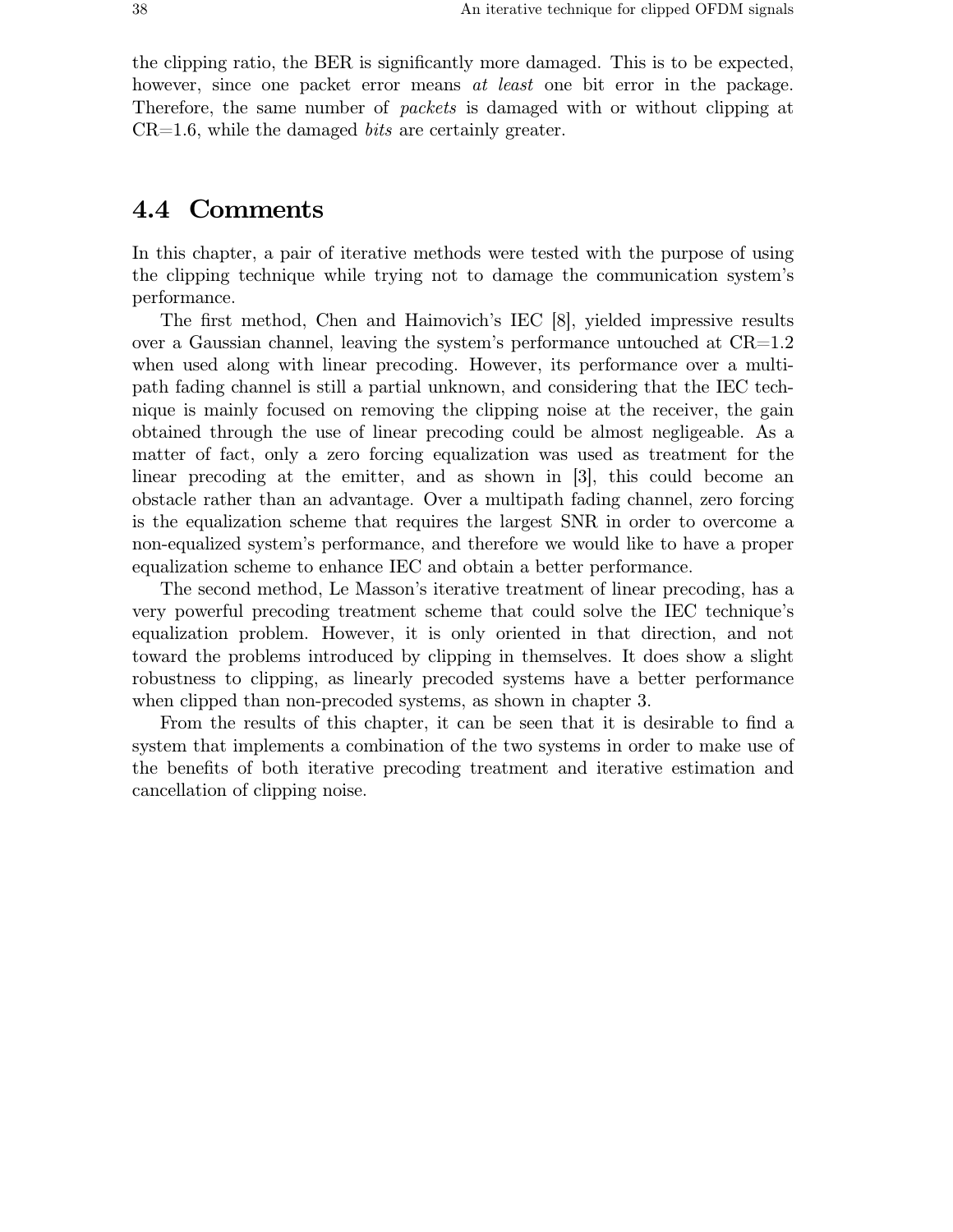## **Conclusions and future work**

In this work, the problem of PAPR in OFDM systems was outlined, and a first approach toward controlling the maximum PAPR in these systems was carried out through the use of the clipping and filtering technique  $(|7|, |6|)$ . The main strength of this technique is the radical reduction of PAPR that can be achieved. However, its use also brings degradation in the system's performance, since clipping produces attenuation and noise that make the correct detection of sent symbols a difficult task, particularly for small values or CR.

Linear precoding was the next topic taken into consideration, noting its PAPR reducing capabilities and its benefits when used over a multipath channel (10), [3], [9]). Its main drawback is the addition of complexity on both the emitter and the receiver, but since it reduces PAPR modestly and exploits the channel diversity it becomes a useful tool for recovering the OFDM system performance when clipping the sent signal.

A combination of the two was considered, and it was concluded that a system that includes clipping and filtering combined with linear precoding yields a better performance than one that includes only clipping. Conversely, it yields lower values of PAPR than one including only linear precoding.

As the following step, two iterative techniques were tested for a linearly precoded and clipped sent signal. One of them, IEC ([8]), showed promising results over a Gaussian channel, but its performance over a multipath Rayleigh channel is not yet clear, and it lacks a proper treatment of linear precoding. The second, an iterative treatment of linear precoding ([3]), shows a notable robustness against clipping over a multipath channel even though it includes no system to treat the effects of clipping.

The results obtained point toward a system that includes both kinds of iterative treatments, that is, the one used for clipping noise plus the one oriented toward treating linear precoding. Both systems being iterative, a combination of the two can be implemented quite naturally.

In figure 1, a system with these characteristics is proposed. It is composed of a main branch equal to that of the receiver proposed in [3], but two loops are formed by the precoding treatment branch and the IEC branch. This system is very complex in appearance, yet the results obtained from each of the techniques are quite promising, and this complexity could pay off if the resulting performance is close enough to that of an unclipped system for a given number of iterations.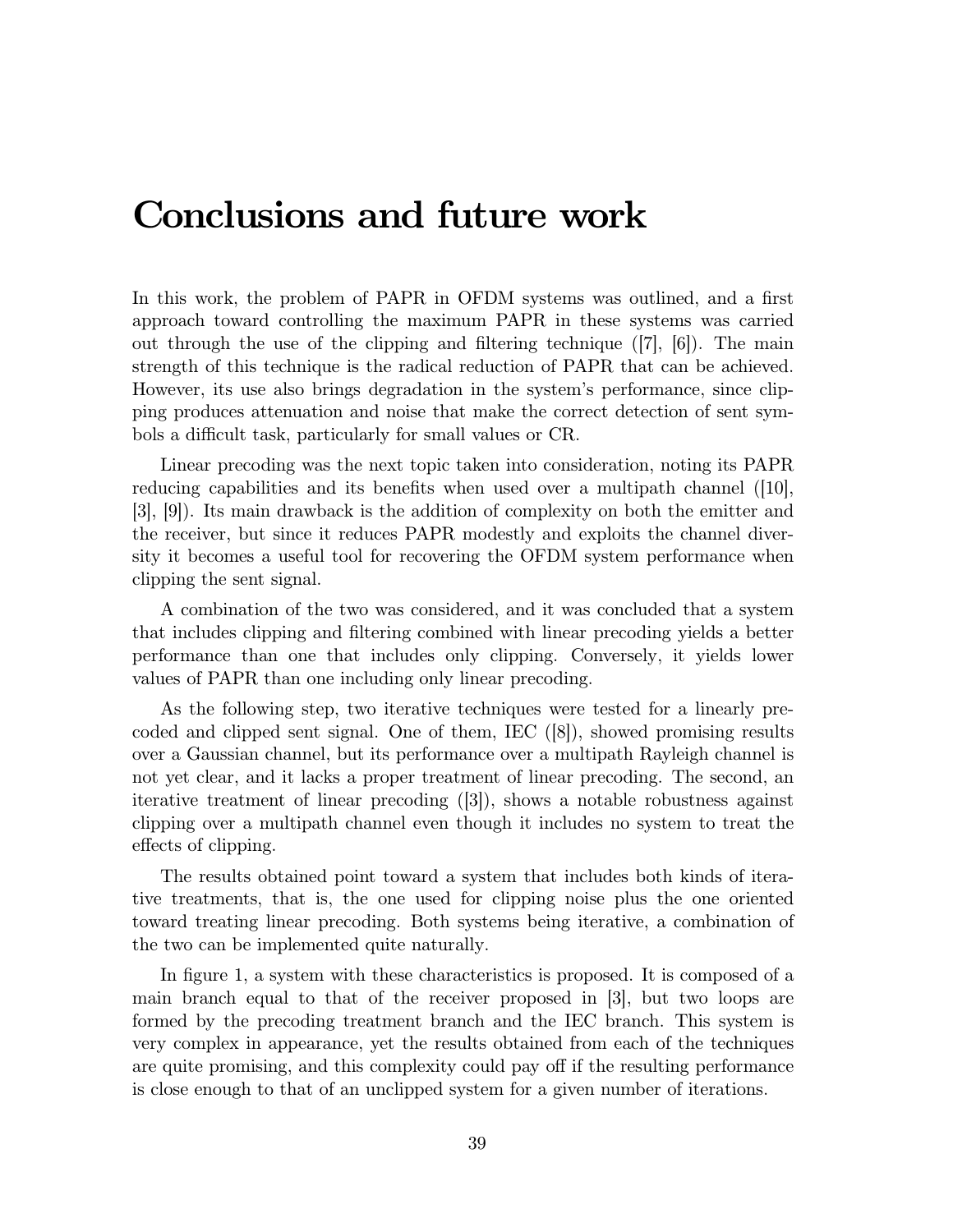Also, the fact that IEC achieves an acceptable performance two iterations after the first decision raises some doubts on whether both loops should run the same number of iterations. This is because the iterative precoding treatment needs four iterations after the first decision to achieve a performance close to that of an ideal precoding treatment scheme (as shown in [3]). Considering the fact that the corrected symbol sequence coming from the decoder is used by both iterative branches, one might be inclined to think that both loops should run for the largest amount of iterations found between the two (that is, four after the first decision). This is only speculation, however, and a conclusive answer should be found through a complete performance simulation.



**Figure 1.** Linear precoding treatment as proposed in [3] combined with the IEC technique proposed in [8]. Equalization for the attenuation provoked by clipping is not presented. The above block diagram shows the general structure of the detector, and the block diagram below shows a modified precoding treatment designed to work alongside the IEC branch.

As a final comment, in this work two iterative techniques were tested and evaluated according to their primary strengths and weaknesses after an extensive study of the PAPR problem and of the use of linear precoding and the problems therein. After this, a new iterative system has been proposed, and future work on this area should focus on its performance and on whether the system's complexity is worth the work of implementing it.